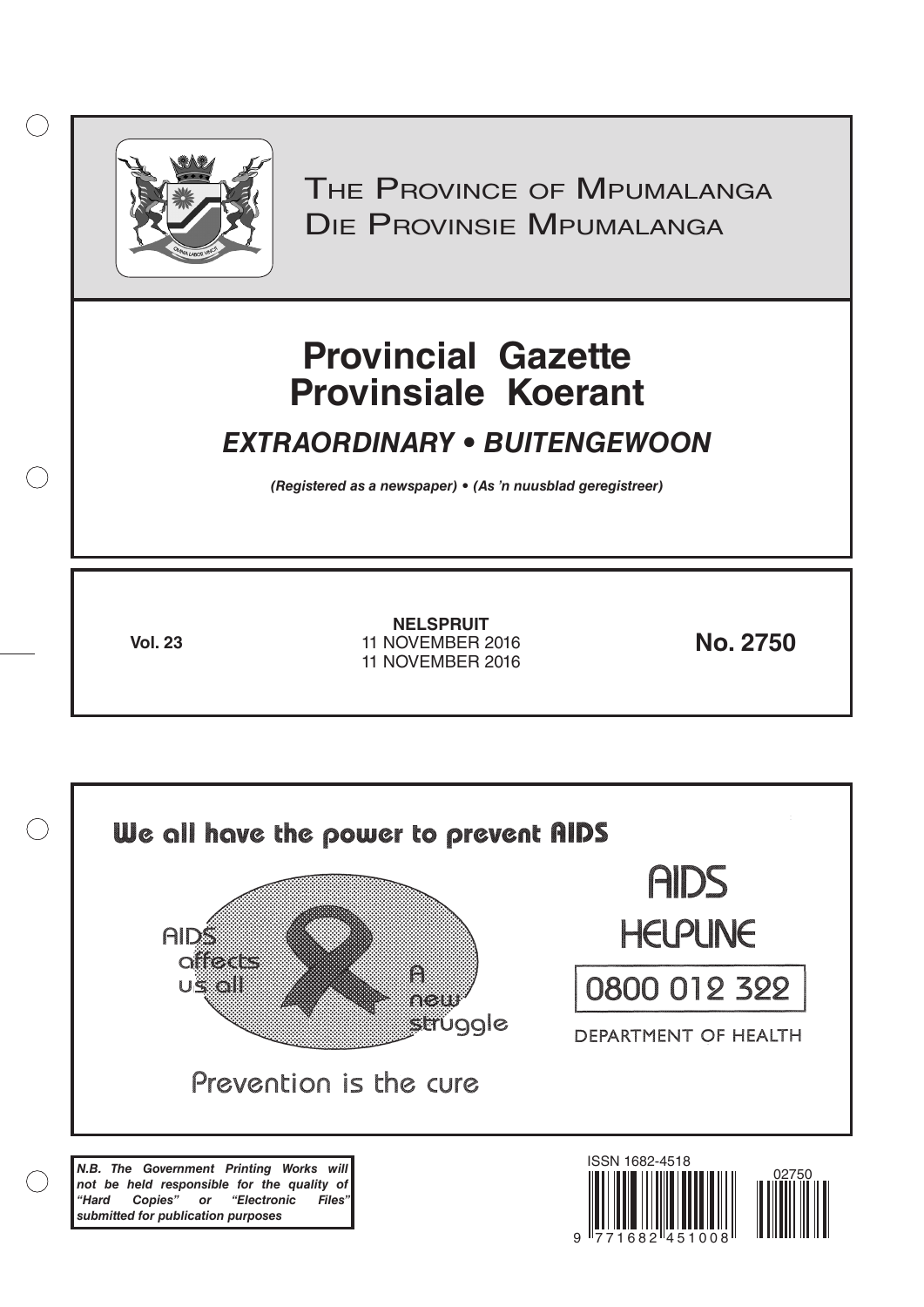This gazette is also available free online at **www.gpwonline.co.za**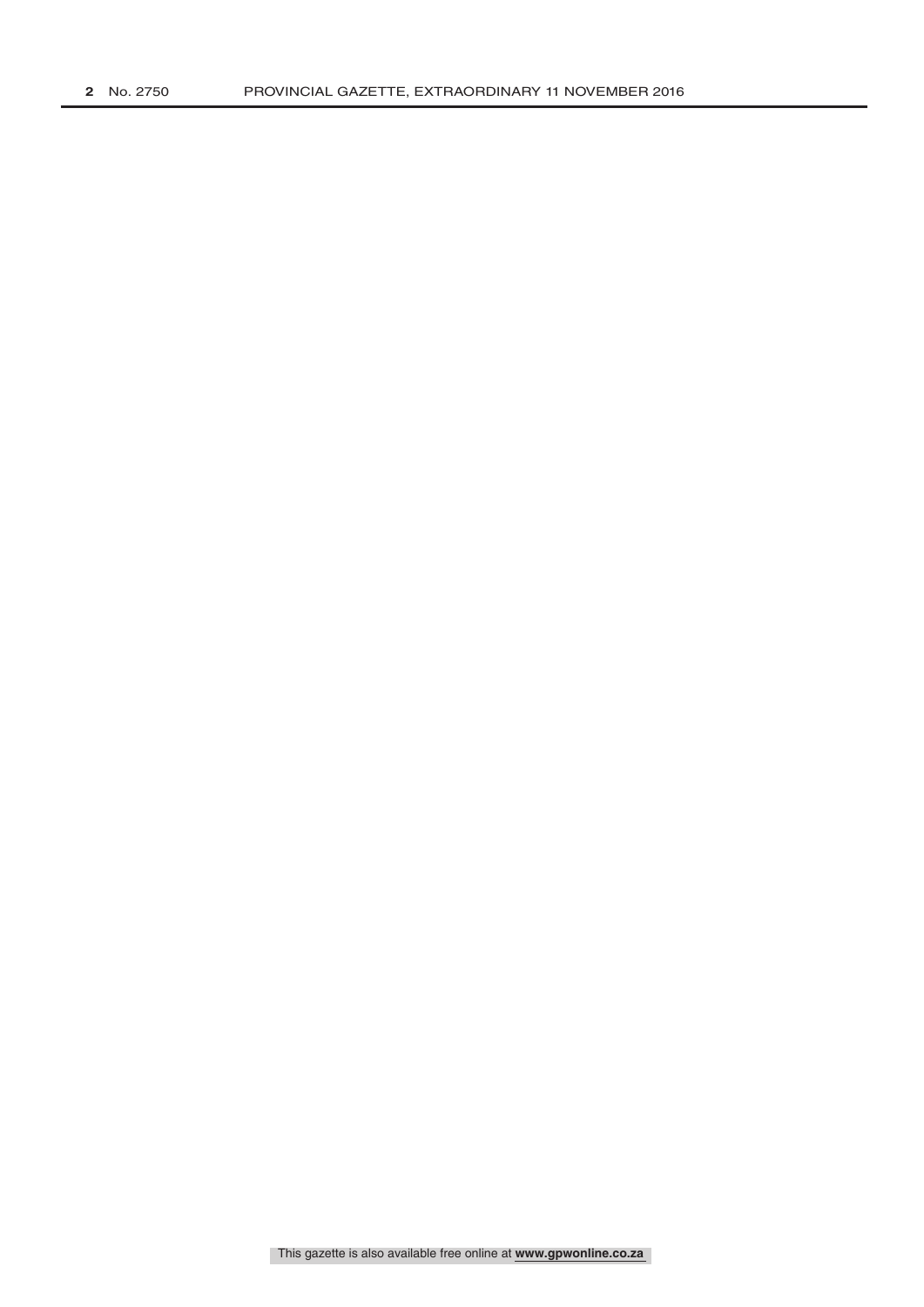# **IMPORTANT NOTICE:**

**The GovernmenT PrinTinG Works Will noT be held resPonsible for any errors ThaT miGhT occur due To The submission of incomPleTe / incorrecT / illeGible coPy.**

**no fuTure queries Will be handled in connecTion WiTh The above.**

# **CONTENTS**

#### **GENERAL NOTICE**

|     | 163 Mpumalanga Liquor Licensing Act, 2006 (Act No. 5 of 2006) : Notice of applications for liquor licences in terms of section 35 10 |    |
|-----|--------------------------------------------------------------------------------------------------------------------------------------|----|
|     |                                                                                                                                      | 10 |
| 164 |                                                                                                                                      | 11 |
|     |                                                                                                                                      | 16 |
|     | Mpumalanga Liquor Licensing Act, 2006 (Act No. 5 of 2006) : Notice of applications for transfer of liquor licences in terms of       | 18 |
|     |                                                                                                                                      | 18 |
|     |                                                                                                                                      | 18 |

# **LIST OF TARIFF RATES** FOR PUBLICATION OF LIQUOR NOTICES

**COMMENCEMENT: 1 APRIL 2016**

| <b>Pricing for Fixed Price Notices</b>                     |                      |  |  |  |  |
|------------------------------------------------------------|----------------------|--|--|--|--|
| <b>Notice Type</b>                                         | <b>New Price (R)</b> |  |  |  |  |
| Application for Liquor Licence - National                  | 150.00               |  |  |  |  |
| Application for Transfer of Liquor License - National      | 150.00               |  |  |  |  |
| Application for Liquor Licence - Gauteng                   | 150.00               |  |  |  |  |
| Application for Liquor Licence - Mpumalanga                | 150.00               |  |  |  |  |
| Application for Transfer of Liquor License - Mpumalanga    | 150.00               |  |  |  |  |
| Application for Liquor Licence - Northern Cape             | 150.00               |  |  |  |  |
| Application for Transfer of Liquor License - Northern Cape | 150.00               |  |  |  |  |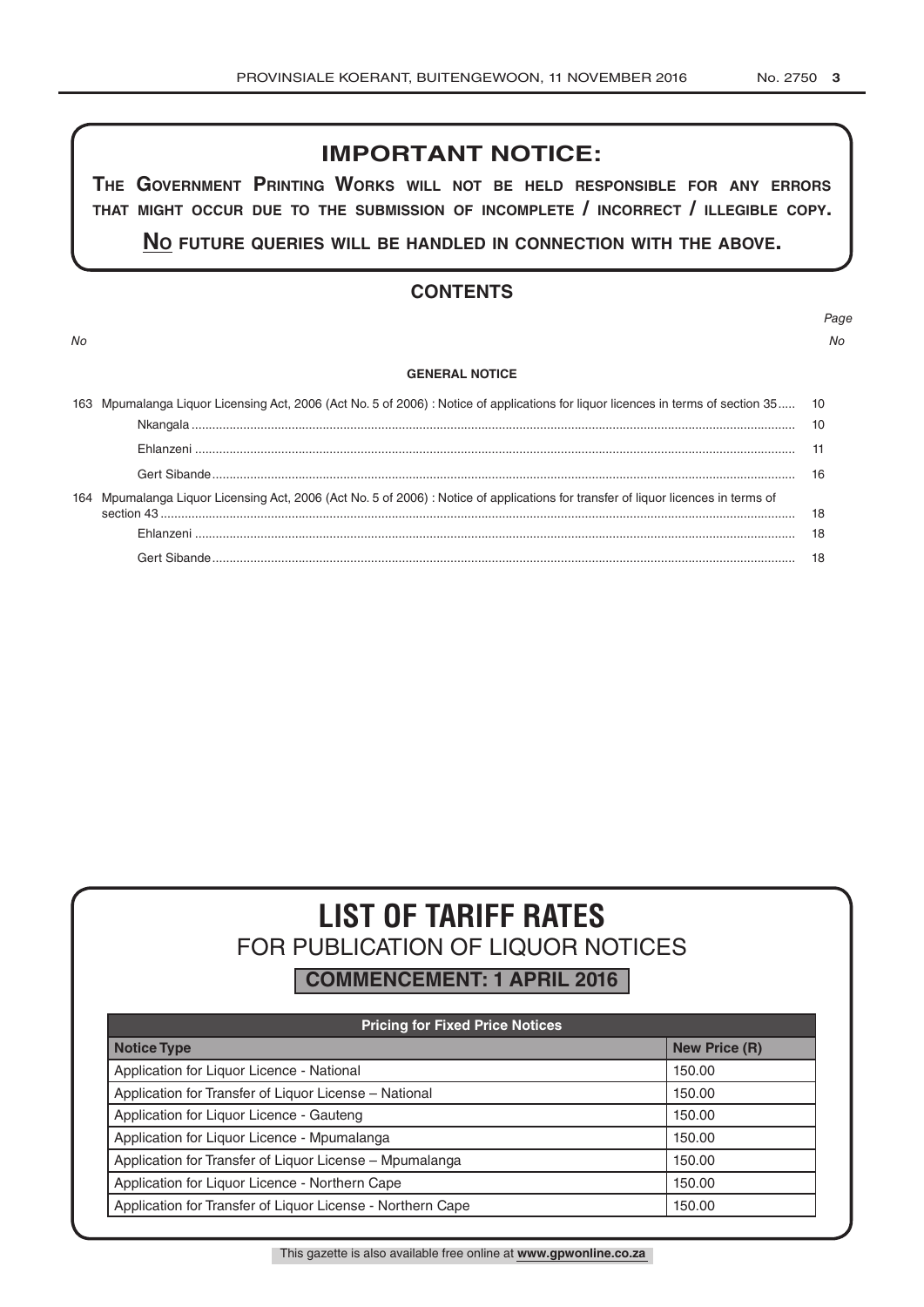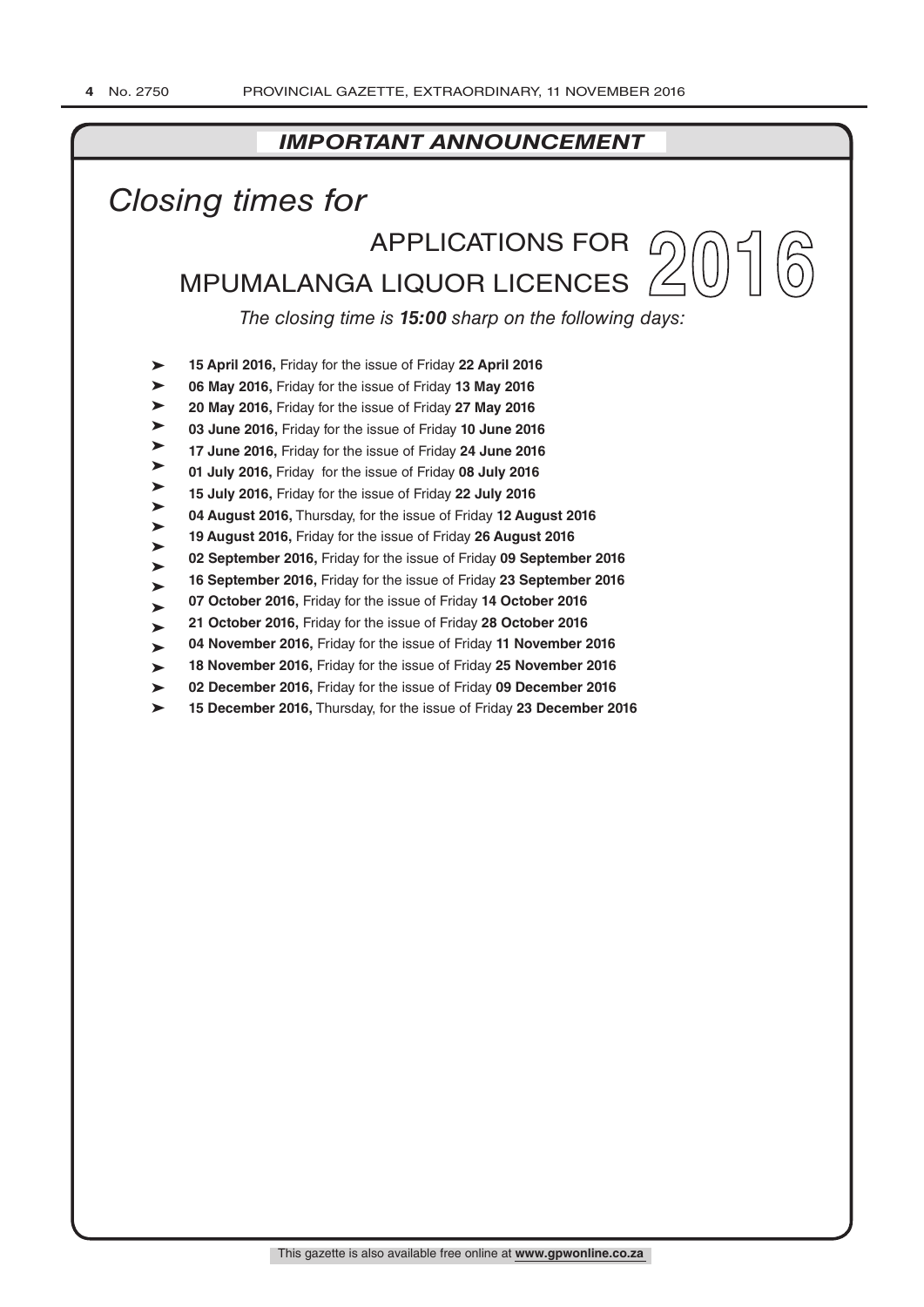The **Government Printing Works** (**GPW**) has established rules for submitting notices in line with its electronic notice processing system, which requires the use of electronic *Adobe* Forms. Please ensure that you adhere to these guidelines when completing and submitting your notice submission.

# **Closing Times for ACCepTAnCe of noTiCes**

- 1. The *Government Gazette* and *Government Tender Bulletin* are weekly publications that are published on Fridays and the closing time for the acceptance of notices is strictly applied according to the scheduled time for each gazette.
- 2. Please refer to the Submission Notice Deadline schedule in the table below. This schedule is also published online on the Government Printing works website www.gpwonline.co.za

All re-submissions will be subject to the standard cut-off times. **All notices received after the closing time will be rejected**.

| <b>Government Gazette Type</b>                   | <b>Publication</b><br><b>Frequency</b> | <b>Publication Date</b>                              | <b>Submission Deadline</b>                              | <b>Cancellations Deadline</b>                   |
|--------------------------------------------------|----------------------------------------|------------------------------------------------------|---------------------------------------------------------|-------------------------------------------------|
| <b>National Gazette</b>                          | Weekly                                 | Friday                                               | Friday 15h00 for next Friday                            | Tuesday, 12h00 - 3 days<br>prior to publication |
| <b>Regulation Gazette</b>                        | Weekly                                 | Friday                                               | Friday 15h00, to be published<br>the following Friday   | Tuesday, 12h00 - 3 days<br>prior to publication |
| <b>Petrol Price Gazette</b>                      | As required                            | First Wednesday of<br>the month                      | One week before publication                             | 3 days prior to<br>publication                  |
| <b>Road Carrier Permits</b>                      | Weekly                                 | Friday                                               | Thursday 15h00, to be<br>published the following Friday | 3 days prior to<br>publication                  |
| Unclaimed Monies (justice,<br>labour or lawyers) | January / As<br>required<br>2 per year | Any                                                  | 15 January / As required                                | 3 days prior to<br>publication                  |
| Parliament (acts, white paper,<br>green paper)   | As required                            | Any                                                  |                                                         | 3 days prior to<br>publication                  |
| <b>Manuals</b>                                   | As required                            | Any                                                  | <b>None</b>                                             | <b>None</b>                                     |
| <b>State of Budget</b><br>(National Treasury)    | Monthly                                | Any                                                  | 7 days prior to publication                             | 3 days prior to<br>publication                  |
| Legal Gazettes A, B and C                        | Weekly                                 | Friday                                               | One week before publication                             | Tuesday, 12h00 - 3 days<br>prior to publication |
| <b>Tender Bulletin</b>                           | Weekly                                 | Friday                                               | Friday 15h00 for next Friday                            | Tuesday, 12h00 - 3 days<br>prior to publication |
| Gauteng                                          | Weekly                                 | Wednesday                                            | Two weeks before publication                            | 3 days after submission<br>deadline             |
| <b>Eastern Cape</b>                              | Weekly                                 | Monday                                               | One week before publication                             | 3 days prior to<br>publication                  |
| Northern Cape                                    | Weekly                                 | Monday                                               | One week before publication                             | 3 days prior to<br>publication                  |
| <b>North West</b>                                | Weekly                                 | Tuesday                                              | One week before publication                             | 3 days prior to<br>publication                  |
| KwaZulu-Natal                                    | Weekly                                 | Thursdav                                             | One week before publication                             | 3 days prior to<br>publication                  |
| Limpopo                                          | Weekly                                 | Friday                                               | One week before publication                             | 3 days prior to<br>publication                  |
| Mpumalanga                                       | Weekly                                 | Friday                                               | One week before publication                             | 3 days prior to<br>publication                  |
| <b>Gauteng Liquor License</b><br>Gazette         | Monthly                                | Wednesday before<br>the First Friday of the<br>month | Two weeks before publication                            | 3 days after submission<br>deadline             |
| Northern Cape Liguor License<br>Gazette          | Monthly                                | First Friday of the<br>month                         | Two weeks before publication                            | 3 days after submission<br>deadline             |
| National Liquor License Gazette                  | <b>Monthly</b>                         | First Friday of the<br>month                         | Two weeks before publication                            | 3 days after submission<br>deadline             |
| Mpumalanga Liquor License<br>Gazette             | 2 per month                            | Second & Fourth<br>Friday                            | One week before                                         | 3 days prior to<br>publication                  |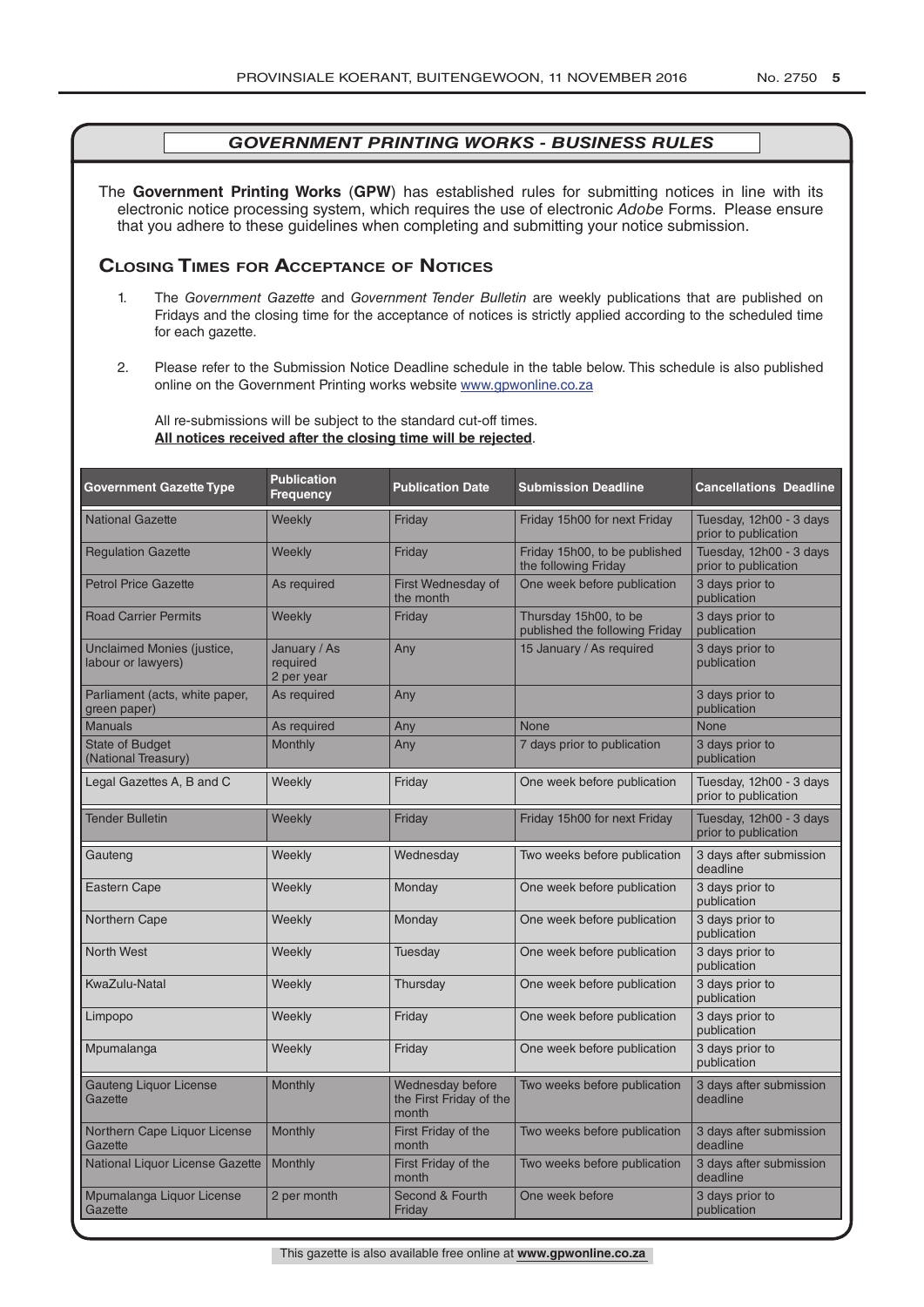## **NOTICE SUBMISSION PROCESS**

- 3. Download the latest *Adobe* form, for the relevant notice to be placed, from the **Government Printing Works** website www.gpwonline.co.za.
- 4. The *Adobe* form needs to be completed electronically using *Adobe Acrobat* / *Acrobat Reader*. Only electronically completed *Adobe* forms will be accepted. No printed, handwritten and/or scanned *Adobe* forms will be accepted.
- 5. The completed electronic *Adobe* form has to be submitted via email to submit.egazette@gpw.gov.za. The form needs to be submitted in its original electronic *Adobe* format to enable the system to extract the completed information from the form for placement in the publication.
- 6. Each notice submission should be sent as a single email. The email should contain **all documentation relating to a particular notice submission**, each as a separate attachment:
	- 6.1. Electronically completed *Adobe* form, specific to the type of notice that is to be placed.
		- 6.1.1. For National *Government Gazette* or *Provincial Gazette* notices, the notices must be accompanied by an electronic Z95 or Z95Prov *Adobe* form
		- 6.1.2. The notice content (body copy) **MUST** be a separate attachment.
	- 6.2. Proof of Payment / Purchase Order: **Government Printing Works** account customer must include a copy of their Purchase Order*.* **Non**-**Government Printing Works** account customer needs to submit the proof of payment for the notice
	- 6.3. Where separate notice content is applicable (Z95, Z95 Prov and TForm 3, it should also be attached as a separate attachment. (See specifications below, point 11).
	- 6.4. Any additional notice information if applicable.
- 7. The electronic *Adobe* form will be taken as the primary source for the notice information to be published. Instructions that are on the email body or covering letter that contradicts the notice form content will not be considered. The information submitted on the electronic *Adobe* form will be published as-is.
- 8. To avoid duplicated publication of the same notice and double billing, Please submit your notice **ONLY ONCE.**
- 9. Notices brought to **GPW** by "walk-in" customers on electronic media can only be submitted in *Adobe* electronic form format. All "walk-in" customers with notices that are not on electronic *Adobe* forms will be routed to the Contact Centre where they will be assisted to complete the forms in the required format.
- 10. Should a customer submit a bulk submission of hard copy notices delivered by a messenger on behalf of any organisation e.g. newspaper publisher, the messenger will be referred back to the sender as the submission does not adhere to the submission rules.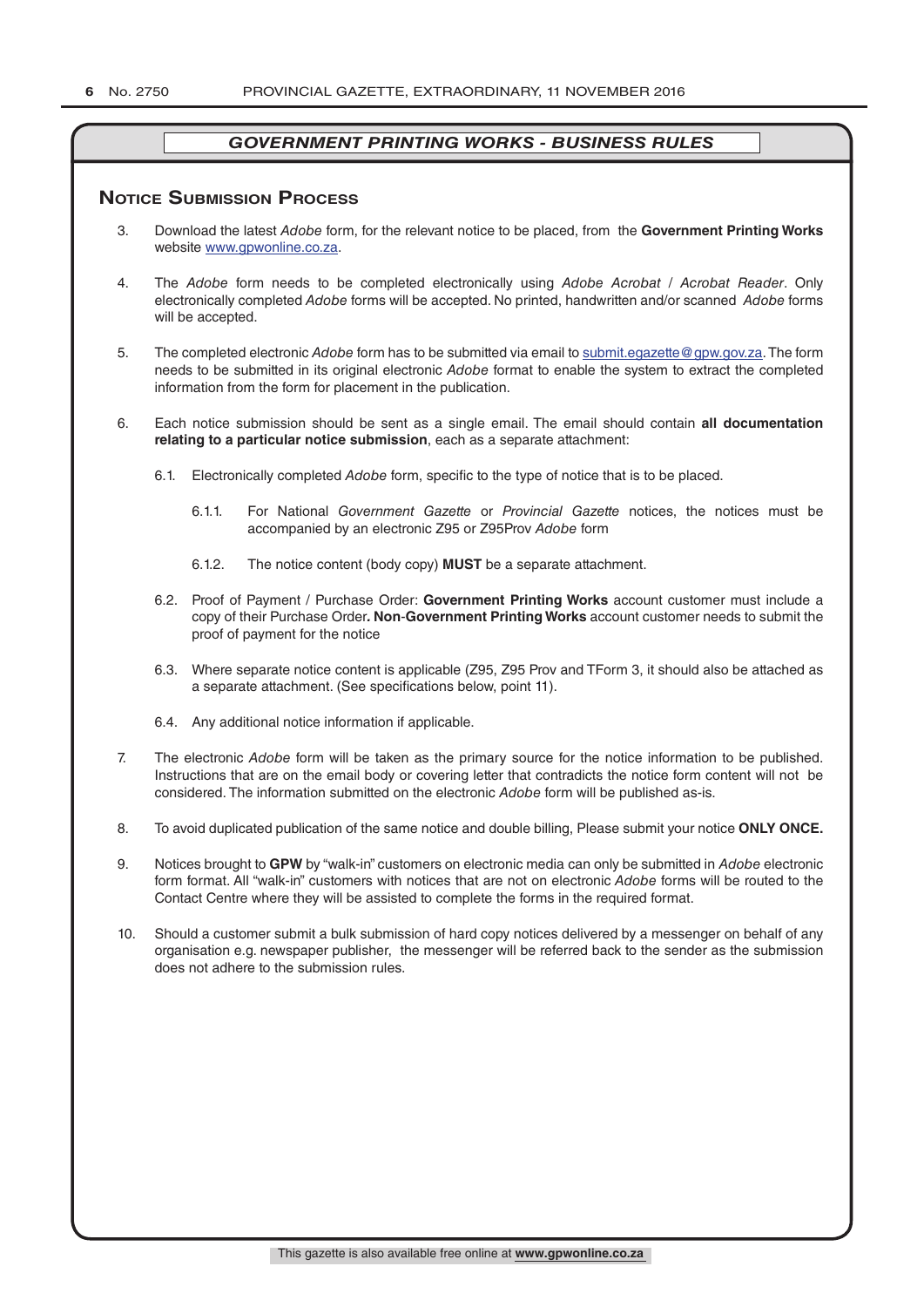# **COPY (SEPARATE NOTICE CONTENT DOCUMENT)**

- 11. Where the copy is part of a separate attachment document for Z95, Z95Prov and TForm03
	- 11.1. Copy of notices must be supplied in a separate document and may not constitute part of any covering letter, purchase order, proof of payment or other attached documents.

The content document should contain only one notice. (You may include the different translations of the same notice in the same document).

11.2. The notice should be set on an A4 page, with margins and fonts set as follows:

Page size  $=$  A4 Portrait with page margins: Top  $=$  40mm, LH/RH  $=$  16mm, Bottom  $=$  40mm; Use font size: Arial or Helvetica 10pt with 11pt line spacing;

Page size = A4 Landscape with page margins: Top = 16mm, LH/RH = 40mm, Bottom = 16mm; Use font size: Arial or Helvetica 10pt with 11pt line spacing;

### **CAnCellATions**

- 12. Cancellation of notice submissions are accepted by **GPW** according to the deadlines stated in the table above in point 2. Non-compliance to these deadlines will result in your request being failed. Please pay special attention to the different deadlines for each gazette. Please note that any notices cancelled after the cancellation deadline will be published and charged at full cost.
- 13. Requests for cancellation must be sent by the original sender of the notice and must accompanied by the relevant notice reference number (N-) in the email body.

#### **AmenDmenTs To noTiCes**

14. With effect from 01 October 2015, **GPW** will not longer accept amendments to notices. The cancellation process will need to be followed according to the deadline and a new notice submitted thereafter for the next available publication date.

#### **REJECTIONS**

- 15. All notices not meeting the submission rules will be rejected to the customer to be corrected and resubmitted. Assistance will be available through the Contact Centre should help be required when completing the forms. (012-748 6200 or email info.egazette@gpw.gov.za). Reasons for rejections include the following:
	- 15.1. Incorrectly completed forms and notices submitted in the wrong format, will be rejected.
	- 15.2. Any notice submissions not on the correct *Adobe* electronic form, will be rejected.
	- 15.3. Any notice submissions not accompanied by the proof of payment / purchase order will be rejected and the notice will not be processed.
	- 15.4. Any submissions or re-submissions that miss the submission cut-off times will be rejected to the customer. The Notice needs to be re-submitted with a new publication date.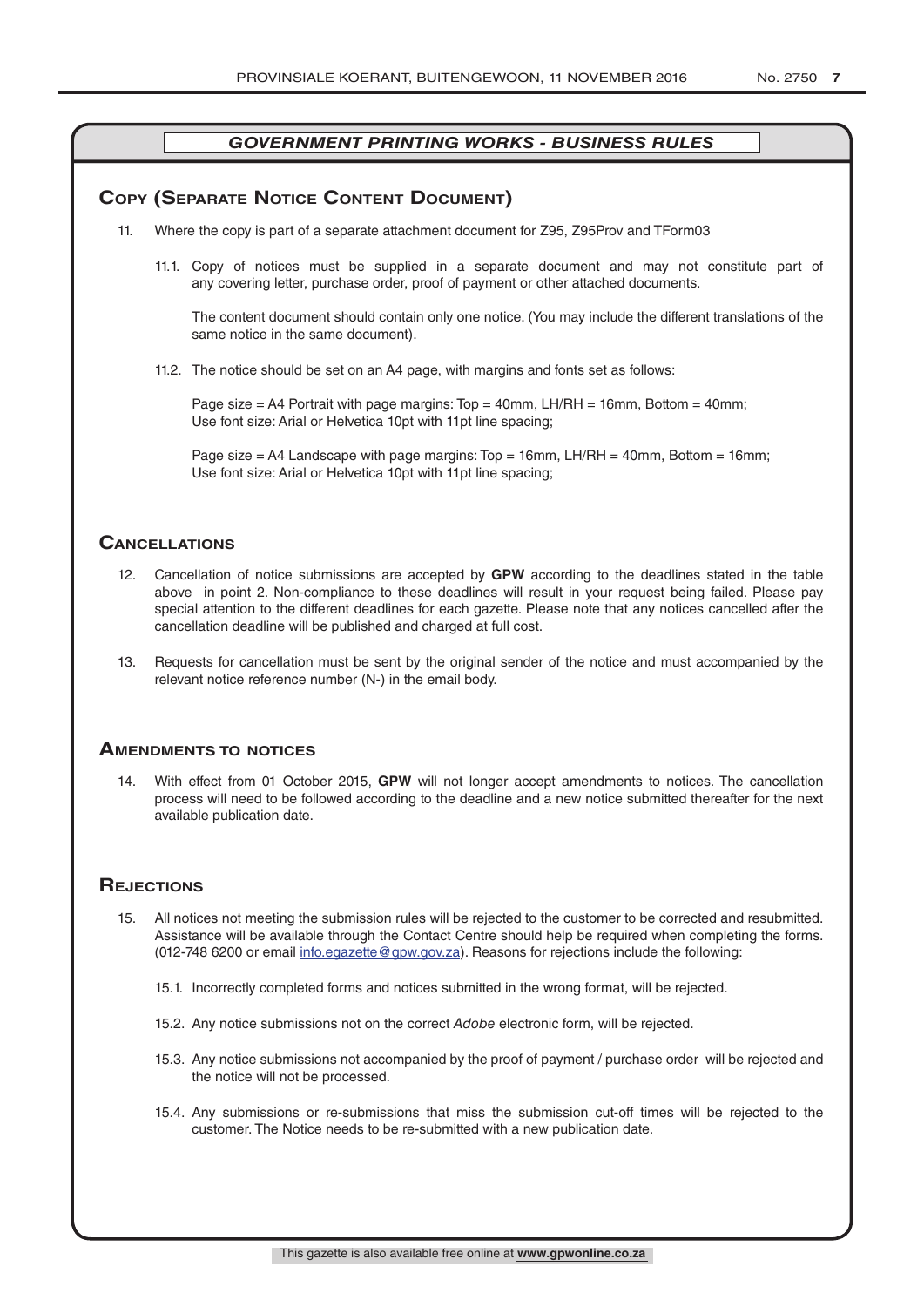#### **ApprovAl of noTiCes**

- 16. Any notices other than legal notices are subject to the approval of the Government Printer, who may refuse acceptance or further publication of any notice.
- 17. No amendments will be accepted in respect to separate notice content that was sent with a Z95 or Z95Prov notice submissions. The copy of notice in layout format (previously known as proof-out) is only provided where requested, for Advertiser to see the notice in final Gazette layout. Should they find that the information submitted was incorrect, they should request for a notice cancellation and resubmit the corrected notice, subject to standard submission deadlines. The cancellation is also subject to the stages in the publishing process, i.e. If cancellation is received when production (printing process) has commenced, then the notice cannot be cancelled.

# **GOVERNMENT PRINTER INDEMNIFIED AGAINST LIABILITY**

- 18. The Government Printer will assume no liability in respect of-
	- 18.1. any delay in the publication of a notice or publication of such notice on any date other than that stipulated by the advertiser;
	- 18.2. erroneous classification of a notice, or the placement of such notice in any section or under any heading other than the section or heading stipulated by the advertiser;
	- 18.3. any editing, revision, omission, typographical errors or errors resulting from faint or indistinct copy.

#### **liAbiliTy of ADverTiser**

19. Advertisers will be held liable for any compensation and costs arising from any action which may be instituted against the Government Printer in consequence of the publication of any notice.

#### **CusTomer inquiries**

Many of our customers request immediate feedback/confirmation of notice placement in the gazette from our Contact Centre once they have submitted their notice – While **GPW** deems it one of their highest priorities and responsibilities to provide customers with this requested feedback and the best service at all times, we are only able to do so once we have started processing your notice submission.

**GPW** has a 2-working day turnaround time for processing notices received according to the business rules and deadline submissions.

Please keep this in mind when making inquiries about your notice submission at the Contact Centre.

- 20. Requests for information, quotations and inquiries must be sent to the Contact Centre ONLY.
- 21. Requests for Quotations (RFQs) should be received by the Contact Centre at least **2 working days** before the submission deadline for that specific publication.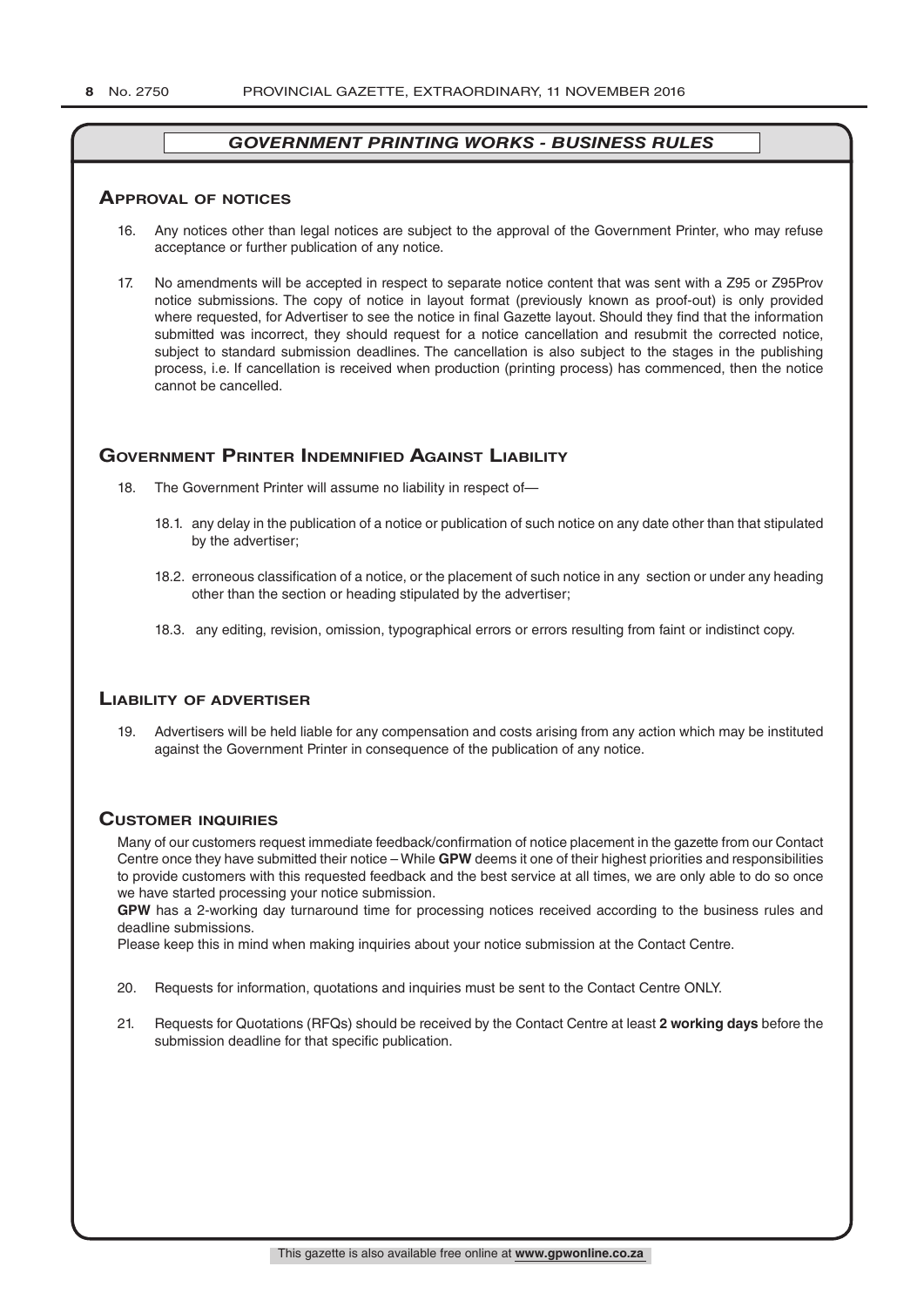### **pAymenT of CosT**

- 22. The Request for Quotation for placement of the notice should be sent to the Gazette Contact Centre as indicated above, prior to submission of notice for advertising.
- 23. Payment should then be made, or Purchase Order prepared based on the received quotation, prior to the submission of the notice for advertising as these documents i.e. proof of payment or Purchase order will be required as part of the notice submission, as indicated earlier.
- 24. Where there is any doubt about the cost of publication of a notice, and in the case of copy, an enquiry, accompanied by the relevant copy, should be addressed to the Gazette Contact Centre, **Government Printing Works**, Private Bag X85, Pretoria, 0001 email: info.egazette@gpw.gov.za before publication.
- 25. Overpayment resulting from miscalculation on the part of the advertiser of the cost of publication of a notice will not be refunded, unless the advertiser furnishes adequate reasons why such miscalculation occurred. In the event of underpayments, the difference will be recovered from the advertiser, and future notice(s) will not be published until such time as the full cost of such publication has been duly paid in cash or electronic funds transfer into the **Government Printing Works** banking account.
- 26. In the event of a notice being cancelled, a refund will be made only if no cost regarding the placing of the notice has been incurred by the **Government Printing Works**.
- 27. The **Government Printing Works** reserves the right to levy an additional charge in cases where notices, the cost of which has been calculated in accordance with the List of Fixed Tariff Rates, are subsequently found to be excessively lengthy or to contain overmuch or complicated tabulation.

# **proof of publiCATion**

- 28. Copies of any of the *Government Gazette* or *Provincial Gazette* can be downloaded from the **Government Printing Works** website www.gpwonline.co.za free of charge, should a proof of publication be required.
- 29. Printed copies may be ordered from the Publications department at the ruling price. The **Government Printing Works** will assume no liability for any failure to post or for any delay in despatching of such *Government Gazette*(s).

# *GOVERNMENT PRINTING WORKS CONTACT INFORMATION*

**Physical Address: Postal Address: GPW Banking Details: Government Printing Works** Private Bag X85 **Bank:** ABSA Bosman Street 149 Bosman Street Pretoria **Account No.:** 405 7114 016 Pretoria 0001 **Branch Code:** 632-005

**For Gazette and Notice submissions:** Gazette Submissions: **E-mail:** submit.egazette@gpw.gov.za **For queries and quotations, contact:** Gazette Contact Centre: **E-mail:** info.egazette@gpw.gov.za

**Contact person for subscribers:** Mrs M. Toka: **E-mail:** subscriptions@gpw.gov.za

**Tel:** 012-748 6200

**Tel:** 012-748-6066 / 6060 / 6058 **Fax:** 012-323-9574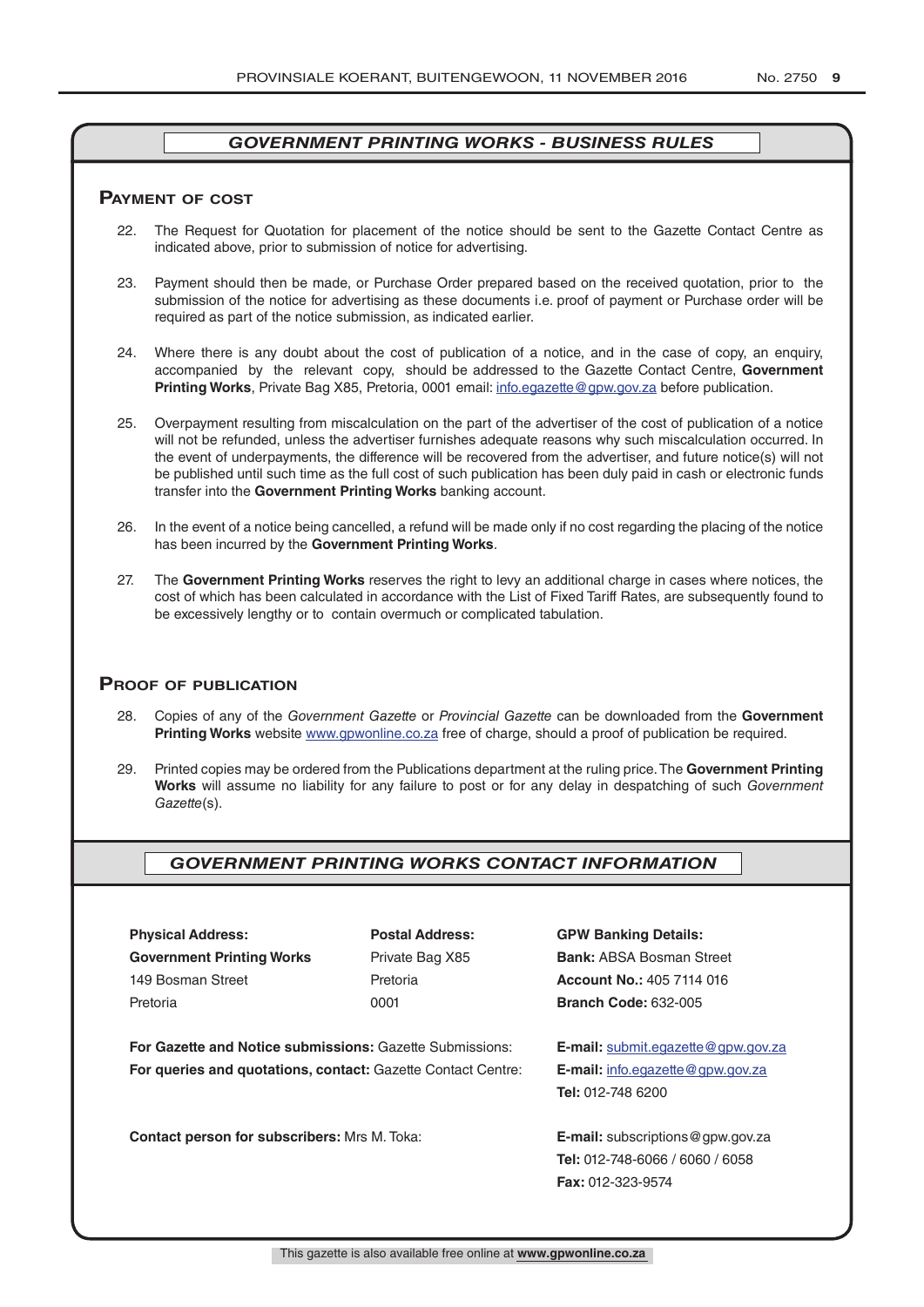#### **Form 2**

# General Notice

### **NOTICE 163 OF 2016**

#### **MPUMALANGA LIQUOR LICENSING ACT, 2006 (Act No. 5 of 2006)**

#### **Notice of applications for liquor licences in terms of section 35**

Notice is hereby given that the applicants specified in the Schedule hereto have given notice of their intention to lodge applications for the grant of new liquor licences to the Secretary, Regional Liquor Licensing Offices in respect of premises situated in the local committee area indicated in the Schedule.

Comments should be made in writing and be addressed to the municipality concerned and a copy to the applicant, to reach the said addresses within thirty (30) days of this application.

Invitation for public comments in applying for a Liquor Licence in terms of section 35(2)(a) of the Mpumalanga Liquor Licensing Act, 2006.

#### **SCHEDULE**

The undermentioned figures used in brackets in the Schedule, have the following meanings:

- (1) = Full name of applicant, ID Number of Applicant.
- (2) = Intended trading name.
- (3) = Notice given on behalf of: self *or* other juristic person/s.
- $(4)$  = Type of licence applied for.
- $(5)$  = Full address and location of the premises
- $(6)$  = Municipality address where comments must be submitted
- $(7)$  = Applicant address where comments must be submitted

# **NKANGALA**

#### **DR JS MOROKA LOCAL MUNICIPALITY**

- (1) I, **EPHRAIM MPAE LAMOLA,** ID No. 8409075910088, an adult male, hereby invites written public comments concerning the application for a Liquor Licence to the Mpumalanga Liquor Authority.
- (2) To trade under the name EVE-LAMS TARVEN.
- (3) I make this application for myself.
- (4) The retail sale of liquor for consumption on the premises where the liquor is sold.
- (5) *Physical address:* STAND NO: 1828, ITSOSENG SECTION
- SEABE, 0417, being an address in the Republic of South Africa and within the boundries of Mpumalanga Province. *Postal address:* P O BOX 189, SEABE, 0417.
- (6) 3 BONGIMFUNDO STREET,
- SIYABUSWA.
- (7) P O BOX 425 HALFWAY HOUSE 1685.

#### **STEVE TSHWETE LOCAL MUNICIPALITY**

- (1) I, **Keith Rodney Mole,** ID No. 4702075105087, an adult male, hereby invites written public comments concerning the application for a Liquor Licence to the Mpumalanga Liquor Authority.
- (2) To trade under the name Wimpy Middelburg Mall.
- (3) I make this application on behalf of the juristic person: Calmic Foods cc. (Reg No. 2010/028442/23).
- (4) The retail sale of liquor for consumption on the premises where the liquor is sold.
- (5) *Physical address:* Shop 1B, Middelburg Mall, Part 7 of Erf 11706, Ext 24, cnr of Mandela Drive and Samora Machel Street, Middelburg, 1050, being an address in the Republic of South Africa and within the boundries of Mpumalanga Province. *Postal address:* PO Box 22022, Middelburg, 1050.
- (6) Corner of Walter Sisulu Street and Wanderers Avenue, Middelburg, 1050.
- (7) Shop 1B, Middelburg Mall, cnr of Mandela Drive and Samora Machel Street, Middelburg, 1050.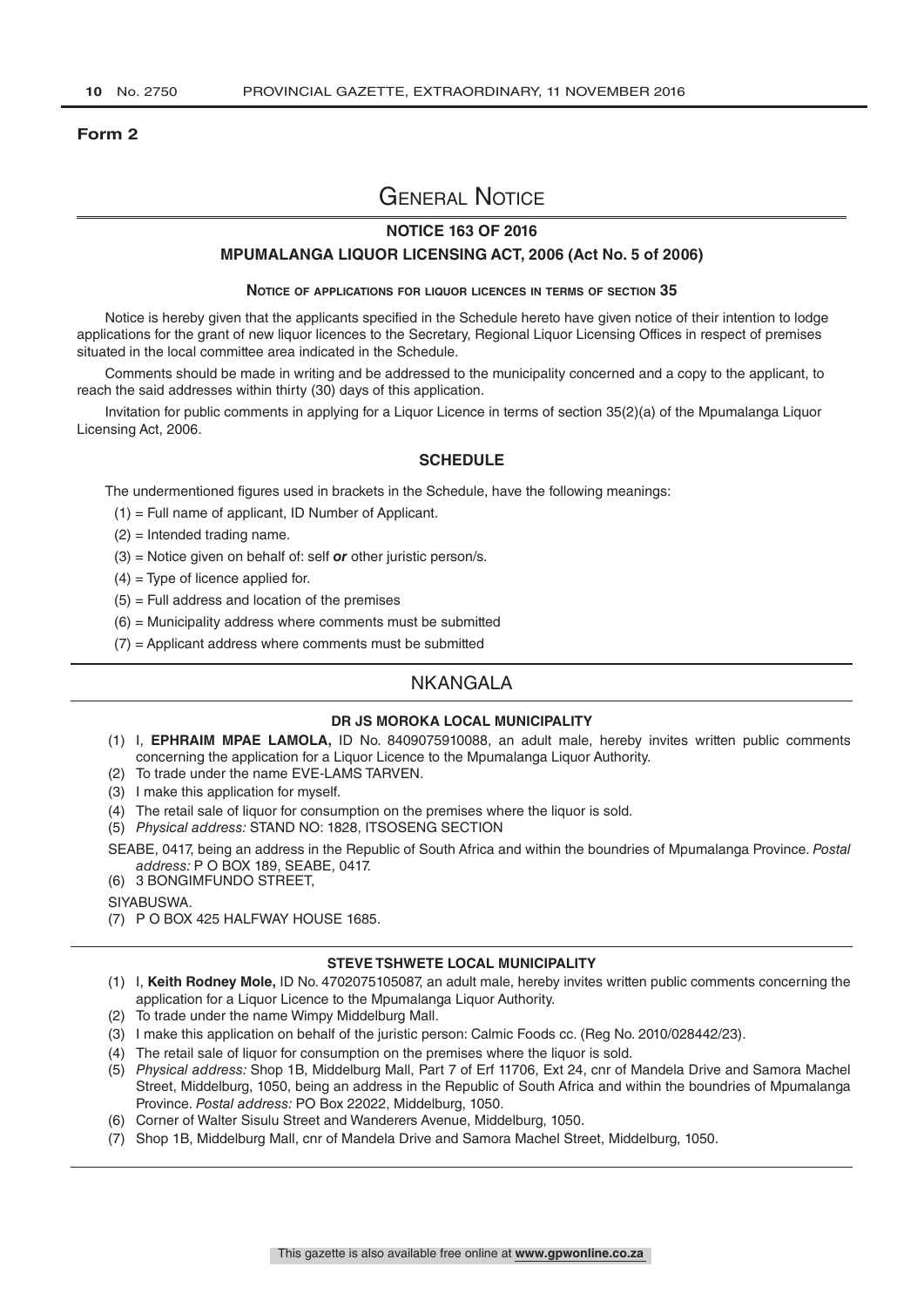#### **EMALAHLENI LOCAL MUNICIPALITY**

- (1) I, **Emil Scheepers,** ID No. 5905015117083, an adult male, hereby invites written public comments concerning the application for a Liquor Licence to the Mpumalanga Liquor Authority.
- (2) To trade under the name Seekoeiwater Distillery.
- (3) I make this application on behalf of the juristic person: Seekoeiwater Distillery (Pty) Ltd. (Reg No. 2016/379931/07).
- (4) The micro-manufacture and the retail sale of such micro-manufactured liquor for consumption on and off the premises where such liquor is sold.
- (5) *Physical address:* Warehouse No 6, Erf 947, Witbank X6 Township, 5 Van Zyl Street, Meyerbank, Emalahleni, being an address in the Republic of South Africa and within the boundries of Mpumalanga Province. *Postal address:* c/o Emil Scheepers Attorneys, PO Box 72478, Lynnwood Ridge 0040.
- (6) Civic Centre, President Avenue, Emalahleni 1035.
- (7) Emil Scheepers Attorneys, PO Box 72478, Lynnwood Ridge 0040 (within 30 days from Tuesday 15 November 2016).

#### **THEMBISILE HANI LOCAL MUNICIPALITY**

- (1) I, **KUBEKA May Johannes,** ID No. 7905025323083, an adult male, hereby invites written public comments concerning the application for a Liquor Licence to the Mpumalanga Liquor Authority.
- (2) To trade under the name Bheka's Place.
- (3) I make this application for myself.
- (4) The retail sale of liquor for consumption on the premises where the liquor is sold.
- (5) *Physical address:* Stand No 1261, Tweefontein "J", Kwamhlanga 1022, being an address in the Republic of South Africa and within the boundries of Mpumalanga Province. *Postal address:* C/O PO Box 1618, Groblersdal 0470.
- (6) Stand No. 24. Front Opposite Kwaggafontein Police Station Along the R573 (Moloto road) EMPUMALANGA 0458 M.
- (7) C/O Loskop Liquor License Consultants, 5 Kruger street Groblersdal, Po Box 1618 Groblersdal 0470.

#### **THEMBISILE HANI LOCAL MUNICIPALITY**

- (1) I, **HUMAN Hugo,** ID No. 5808085156082, an adult male, hereby invites written public comments concerning the application for a Liquor Licence to the Mpumalanga Liquor Authority.
- (2) To trade under the name Saidi Bottle Store.
- (3) I make this application on behalf of the juristic person: Segatebo General Trading. (Reg No. 2009/033071/23).
- (4) The retail sale of liquor for consumption off the premises where the liquor is sold.
- (5) *Physical address:* Stand No 40, Tweefontein A, Kwamhlanga 1022, being an address in the Republic of South Africa and within the boundries of Mpumalanga Province. *Postal address:* C/O PO Box 1618, Groblersdal 0470.
- (6) Stand No. 24. Front Opposite Kwaggafontein Police Station Along the R573 (Moloto road) EMPUMALANGA 0458 M.
- (7) C/O Loskop Liquor License Consultants, 5 Kruger street Groblersdal, Po Box 1618 Groblersdal 0470.

# **FHI ANZENI**

#### **NKOMAZI LOCAL MUNICIPALITY**

- (1) I, **BRAIN SIBUSISO MASEKO,** ID No. 8508275898082, an adult male, hereby invites written public comments concerning the application for a Liquor Licence to the Mpumalanga Liquor Authority.
- (2) To trade under the name ESVATINI RESTURANT AND LIQUOR.
- (3) I make this application for myself.
- (4) The retail sale of liquor for consumption on and off the premises where the liquor is sold.
- (5) *Physical address:* STAND NO 5/R17/99B
- MATSAMO, being an address in the Republic of South Africa and within the boundries of Mpumalanga Province. *Postal address:* P O BOX 1019

MATSULU 1203. (6) 9 PARK MALELANE 1320. (7) STAND 5/R17/99A MATSAMO.

#### **UMJINDI LOCAL MUNICIPALITY**

- (1) I, **JACQUES CHARLES SHUTTERS,** ID No. 7307025250087, an adult male, hereby invites written public comments concerning the application for a Liquor Licence to the Mpumalanga Liquor Authority.
- (2) To trade under the name MORNINGSIDE PUB.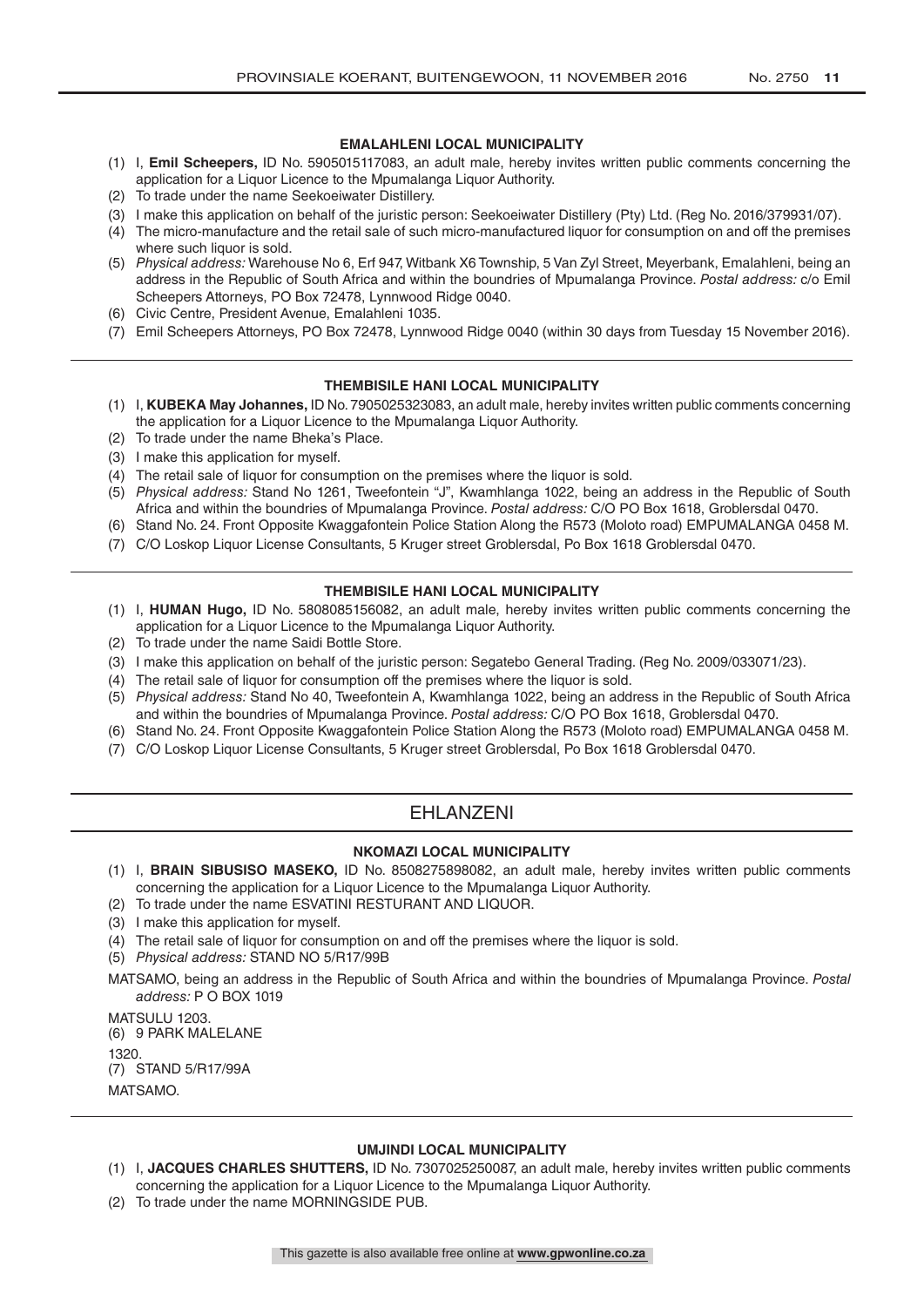- (3) I make this application for myself.
- (4) The retail sale of liquor for consumption on the premises where the liquor is sold.
- (5) *Physical address:* 5 NAUDE STREET, BARBERTON, being an address in the Republic of South Africa and within the boundries of Mpumalanga Province. *Postal address:* 14a NAUDE STREET, BARBERTON.
- (6) GENERAL STREET, BARBERTON.
- (7) 14a NAUDE STREET.

#### **MBOMBELA LOCAL MUNICIPALITY**

- (1) I, **MZAMO SILUBANE,** ID No. 8501265725084, an adult male, hereby invites written public comments concerning the application for a Liquor Licence to the Mpumalanga Liquor Authority.
- (2) To trade under the name YENGENI TARVEN.
- (3) I make this application for myself.
- (4) The retail sale of liquor for consumption on the premises where the liquor is sold.
- (5) *Physical address:* STAND NO 50 PHIVA TRUST, being an address in the Republic of South Africa and within the boundries of Mpumalanga Province. *Postal address:* P.O BOX 9030 MALELANE 1320.
- (6) 1 NEL STREET NELSPRUIT MBOMBELA LOCAL MUNICIPALITY 1200.
- (7) 39 BROWN STREET SUITE 28 GEEN & RICHARDS BUILDING, NELPRUIT 1200.

#### **THABA CHWEU LOCAL MUNICIPALITY**

- (1) I, **Elliot Alfred Marobela,** ID No. 6911225400086, an adult male, hereby invites written public comments concerning the application for a Liquor Licence to the Mpumalanga Liquor Authority.
- (2) To trade under the name Numba Wa Bar & Deck.
- (3) I make this application for myself.
- (4) The retail sale of liquor for consumption on the premises where the liquor is sold.
- (5) *Physical address:* Cnr Louis Trichardt Avenue & Hugenote Street Graskop, Mpumalanga, 1270, being an address in the Republic of South Africa and within the boundries of Mpumalanga Province. *Postal address:* PO Box 688, Graskop, 1270.
- (6) PO Box 61 Lydenburg 1120.
- (7) PO Box 688 Graskop 1270

Cnr Louis Trichard Avenue & Hugenote Street Graskop Mpumalanga (Submission Box).

#### **THABA CHWEU LOCAL MUNICIPALITY**

- (1) I, **Elliot Alfred Marobela,** ID No. 6911225400086, an adult male, hereby invites written public comments concerning the application for a Liquor Licence to the Mpumalanga Liquor Authority.
- (2) To trade under the name Graskopie Restuarant & Bar.
- (3) I make this application for myself.
- (4) The retail sale of liquor for consumption on the premises where the liquor is sold.
- (5) *Physical address:* Cnr Louis Trichardt Avenue & Hugenote Street Graskop Mpumalanga 1270, being an address in the Republic of South Africa and within the boundries of Mpumalanga Province. *Postal address:* PO Box 688 Graskop 1270.
- (6) PO Box 61 Lydenburg 1120.
- (7) PO Box 688 Graskop 1270
- Cnr Louis Trichard Avenue & Hugenote Street Graskop Mpumalanga (Submission Box).

#### **MBOMBELA LOCAL MUNICIPALITY**

- (1) I, **CAFE SOPHIE (PTY) LTD,** ID No. 2015/347472/07, an adult male, hereby invites written public comments concerning the application for a Liquor Licence to the Mpumalanga Liquor Authority.
- (2) To trade under the name SOPHIE'S BISTRO.
- (3) I make this application for myself.
- (4) The retail sale of liquor for consumption on the premises where the liquor is sold.
- (5) *Physical address:* SHOP 02, HALLS GATEWAY, MATAFFIN, 1200, being an address in the Republic of South Africa and within the boundries of Mpumalanga Province. *Postal address:* P.O. BOX 8230, MATAFFIN, 1200.
- (6) P.O. BOX 45, MBOMBELA, 1200.
- (7) SHOP 02, HALLS GATEWAY, MATAFFIN, 1200.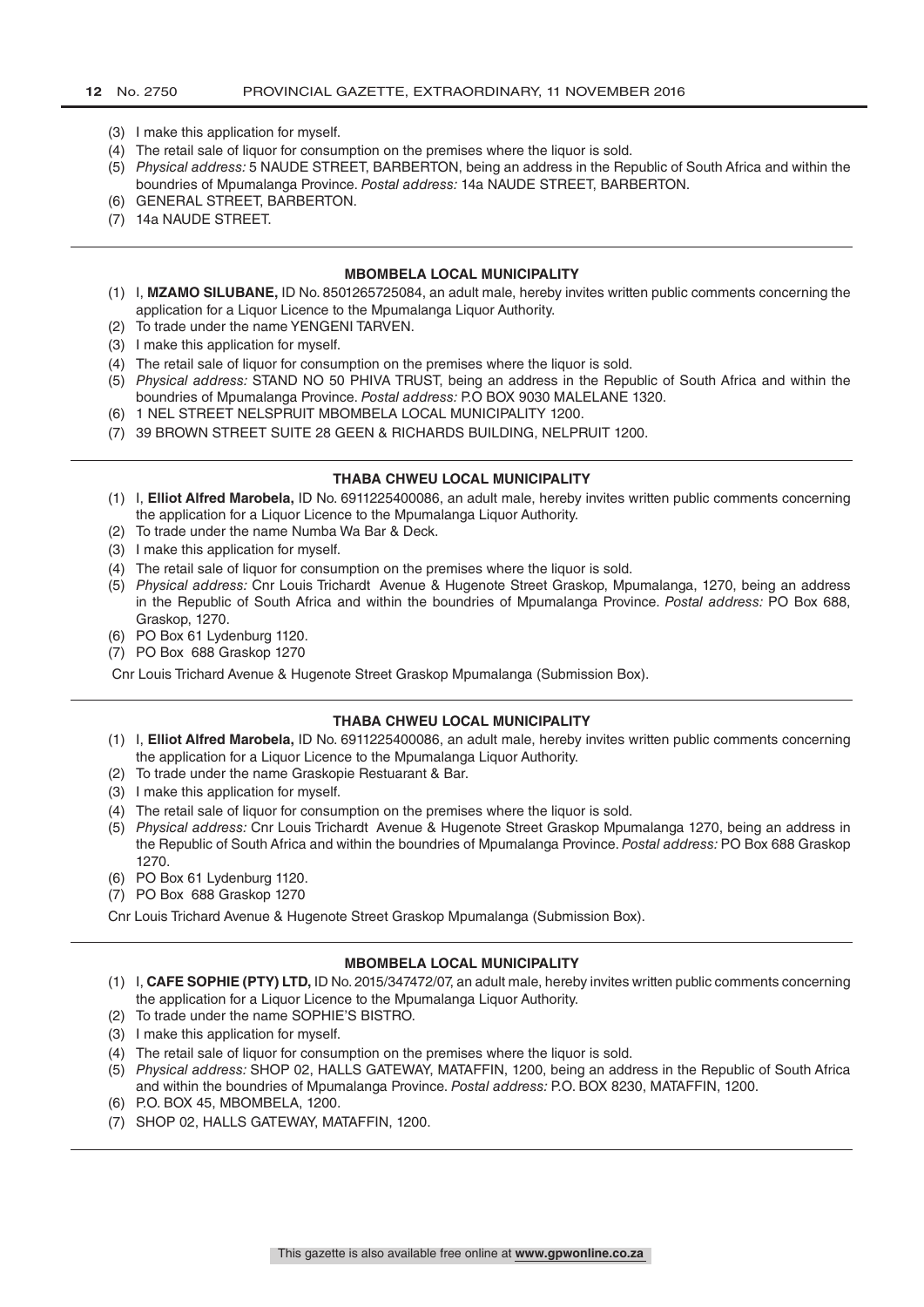#### **BUSHBUCKRIDGE LOCAL MUNICIPALITY**

- (1) I, **CALEB NKOSINATHI LEKHULENI,** ID No. 8506015382086, an adult male, hereby invites written public comments concerning the application for a Liquor Licence to the Mpumalanga Liquor Authority.
- (2) To trade under the name WE DANCE AGAIN MUSIC FESTIVAL.
- (3) I make this application for myself.
- (4) The retail sale of liquor in terms of a special liquor license in respect of a specified event.
- (5) *Physical address:* THULAMAHASHE STADIUM., being an address in the Republic of South Africa and within the boundries of Mpumalanga Province. *Postal address:* P.O. BOx 4652, NELSPRUIT, 1200..
- (6) PRIVATE BAG X 9308, BUSHBUCKRIDGE, 1280..
- (7) 03 HUST STREET, WEST ACRES, NELSPRUIT, 1200..

### **MBOMBELA LOCAL MUNICIPALITY**

- (1) I, **THANDI PRISCILLA MKHWANAZI,** ID No. 6412270661086, an adult female, hereby invites written public comments concerning the application for a Liquor Licence to the Mpumalanga Liquor Authority.
- (2) To trade under the name SHYNNY'S TAVERN.
- (3) I make this application for myself.
- (4) The retail sale of liquor for consumption on the premises where the liquor is sold.
- (5) *Physical address:* STAND NO. 015H60, MSOGWABA LIHAWU., being an address in the Republic of South Africa and within the boundries of Mpumalanga Province. *Postal address:* P.O.BOX 925, NELSPRUIT, 1200..
- (6) P.O. BOX 45, MBOMBELA, 1200..
- (7) STAND NO. 015H60, MSOGWABA LIHAWU..

# **BUSHBUCKRIDGE LOCAL MUNICIPALITY**

- (1) I, **RHULANI VALENCIA MABASO,** ID No. 8202180712089, an adult female, hereby invites written public comments concerning the application for a Liquor Licence to the Mpumalanga Liquor Authority.
- (2) To trade under the name DABOLD'S TAVERN.
- (3) I make this application for myself.
- (4) The retail sale of liquor for consumption on the premises where the liquor is sold.
- (5) *Physical address:* STAND NO. 004 ACORNHOEK 1360, being an address in the Republic of South Africa and within the boundries of Mpumalanga Province. *Postal address:* P.O.BOX 2049 ACORNHOEK 1360.
- (6) PRIVATE BAG X 9308 BUSHBUCKRIDGE 1280.
- (7) STAND NO. 004 ACORNHOEK 1360.

#### **NKOMAZI LOCAL MUNICIPALITY**

- (1) I, **LAZARO PHILLEMON SIBIYA,** ID No. 4602065382086, an adult male, hereby invites written public comments concerning the application for a Liquor Licence to the Mpumalanga Liquor Authority.
- (2) To trade under the name MATIKWANE TAVERN.
- (3) I make this application for myself.
- (4) The retail sale of liquor for consumption on the premises where the liquor is sold.
- (5) *Physical address:* STAND NO. 1035, BLOCK B, being an address in the Republic of South Africa and within the boundries of Mpumalanga Province. *Postal address:* P.O. BOX 755, SIBUYILE, 1216.
- (6) PRIVATE BAG X 101, MALELANE, 1320.
- (7) STAND NO. 1035, BLOCK B.

#### **NKOMAZI LOCAL MUNICIPALITY**

- (1) I, **LOUIS JACOBUS VAN DEN BERG,** ID No. 7011015236086, an adult male, hereby invites written public comments concerning the application for a Liquor Licence to the Mpumalanga Liquor Authority.
- (2) To trade under the name TONGA RESTAURANT.
- (3) I make this application on behalf of the juristic person: GOLDENSPOT TRADING 250. (Reg No. 2000/017132/23).
- (4) The retail sale of liquor for consumption on the premises where the liquor is sold.
- (5) *Physical address:* STAND 800B, TONGA TRUST, TONGA district KAMHLUSHWA

, being an address in the Republic of South Africa and within the boundries of Mpumalanga Province. *Postal address:* P O BOX 15736, NELSPRUIT, 1200.

- (6) NKOMAZI LOCAL MUNICIPALITY, 3RD FLOOR, ROOM 4, 9 PARK STREET, MALELANE. FOR ATTENTION: NOMFUNDO LUSIBA; E-MAIL: nomfundo.lusiba@nkomazi.gov.za..
- (7) DU TOIT-SMUTS & MAHTEWS PHOSA ATTORNEYS, C/O VAN NIEKER & ROTHERY STREET, NELSPRUIT. FOR ATTENTION: LORINDA VOSGES; E-MAIL: lvosges@dtsmp.co.za..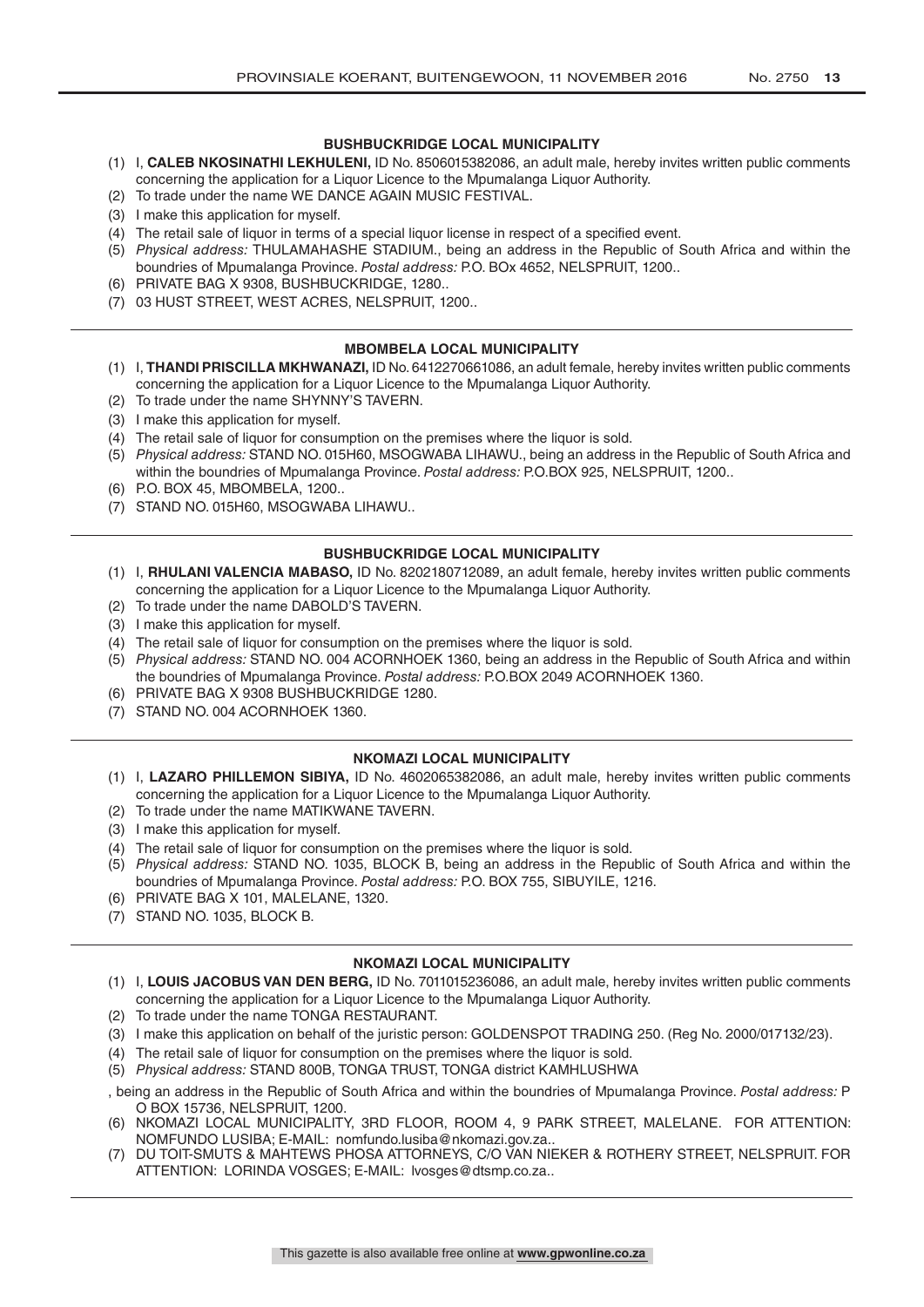#### **MBOMBELA LOCAL MUNICIPALITY**

- (1) I, **MKHONTO ARROW DZUMISANI,** ID No. 7302025932081, an adult male, hereby invites written public comments concerning the application for a Liquor Licence to the Mpumalanga Liquor Authority.
- (2) To trade under the name CHILLAS CONA.
- (3) I make this application for myself.
- (4) The retail sale of liquor in terms of a special liquor license for consumption on and off the premises where the liquor is sold.
- (5) *Physical address:* STAND NO. 250 (KAKHANYISILE)MATSULU B, being an address in the Republic of South Africa and within the boundries of Mpumalanga Province. *Postal address:* PO BOX 3072, NELSPRUIT, 1200.
- (6) P.O.BOX 45X NELSPRUIT 1200.
- (7) PO Box 1065 White River 1240.

#### **MBOMBELA LOCAL MUNICIPALITY**

- (1) I, **NDLOVU AARON,** ID No. 7707185365080, an adult male, hereby invites written public comments concerning the application for a Liquor Licence to the Mpumalanga Liquor Authority.
- (2) To trade under the name LITTLE ROSE TAVERN.
- (3) I make this application for myself.
- (4) The retail sale of liquor in terms of a special liquor license for consumption on and off the premises where the liquor is sold.
- (5) *Physical address:* STAND NO. 88 MATSULU B, being an address in the Republic of South Africa and within the boundries of Mpumalanga Province. *Postal address:* PO BOX 3472 MATSULU 1203.
- (6) P.O.BOX 45X NELSPRUIT 1200.
- (7) PO Box 3472 MATSULU 1203.

#### **NKOMAZI LOCAL MUNICIPALITY**

- (1) I, **MAZAMBANE ENOCK GWEBU,** ID No. 6412295439088, an adult male, hereby invites written public comments concerning the application for a Liquor Licence to the Mpumalanga Liquor Authority.
- (2) To trade under the name STEP TAVERN.
- (3) I make this application for myself.
- (4) The retail sale of liquor for consumption on the premises where the liquor is sold.
- (5) *Physical address:* STAND 317 MGOBODI TRUST (GEMA SECTION), being an address in the Republic of South Africa and within the boundries of Mpumalanga Province. *Postal address:* P O BOX 755, MAZOLWANDLE 1344.
- (6) 9 PARK STREET MALALANE.
- (7) STAND 426 MGOBODI TRUST (PUPUPU SECTION).

#### **MBOMBELA LOCAL MUNICIPALITY**

- (1) I, **MHLANGA ALFRED MATTHEU,** ID No. 6502285297080, an adult male, hereby invites written public comments concerning the application for a Liquor Licence to the Mpumalanga Liquor Authority.
- (2) To trade under the name PAT TAVERN (MPU/030272).
- (3) I make this application for myself.
- (4) The retail sale of liquor for consumption on the premises where the liquor is sold.
- (5) *Physical address:* STAND NO. 011605 MSOGWABA TRUST, being an address in the Republic of South Africa and within the boundries of Mpumalanga Province. *Postal address:* P.O. BOX 442 NELSPRUIT 1200.
- (6) P.O. BOX 45 MBOMBELA 1200.
- (7) STAND NO. 011605 MSOGWABA TRUST.

#### **MBOMBELA LOCAL MUNICIPALITY**

- (1) I, **Emil Scheepers,** ID No. 5905015117083, an adult male, hereby invites written public comments concerning the application for a Liquor Licence to the Mpumalanga Liquor Authority.
- (2) To trade under the name Canary Café.
- (3) I make this application on behalf of the juristic person: FGK Capital (Pty) Ltd. (Reg No. 2012/017159/07).
- (4) The retail sale of liquor for consumption on the premises where the liquor is sold.
- (5) *Physical address:* Shop 13A, Canary Walk Mall, Erf 2957, Nelspruit X18 Township, 8 Bester Street North, Nelspruit (Mbombela), being an address in the Republic of South Africa and within the boundries of Mpumalanga Province. *Postal address:* c/o Emil Scheepers Attorneys, PO Box 72478, Lynnwood Ridge 0040.
- (6) Civic Centre, 1 Nel Street, Mbombela 1200.
- (7) Emil Scheepers Attorneys, PO Box 72478, Lynnwood Ridge 0040 (within 30 days from Tuesday 15 November 2016).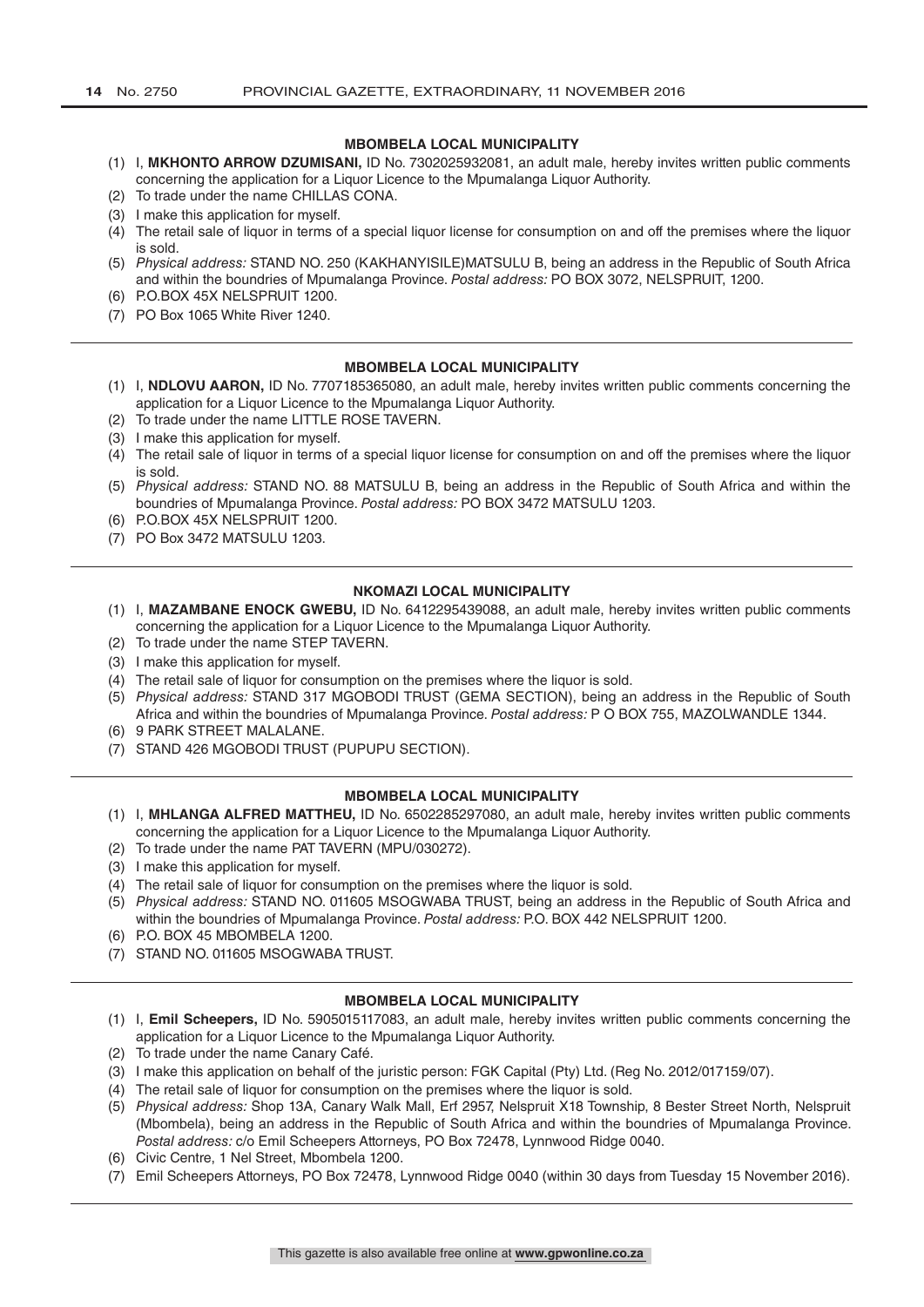#### **THABA CHWEU LOCAL MUNICIPALITY**

- (1) I, **Fenella Jane Smyth,** ID No. 7011180230088, an adult female, hereby invites written public comments concerning the application for a Liquor Licence to the Mpumalanga Liquor Authority.
- (2) To trade under the name -.
- (3) I make this application on behalf of the juristic person: The Royal Hotel MRTT. (Reg No. 1993/006132/08).
- (4) The retail sale of liquor for consumption on the premises where the liquor is sold.
- (5) *Physical address:* Main Street Uptown Pilgrims Rest, being an address in the Republic of South Africa and within the boundries of Mpumalanga Province. *Postal address:* P O Box 59 Pilgrim's Rest 1290 Mpumalanga.
- (6) Louis Trichardt Street Graskop 1270.
- (7) P O Box 59 Pilgrim's Rest.

#### **NKOMAZI LOCAL MUNICIPALITY**

- (1) I, **PETROS MFANA SITHOLE,** ID No. 5604135584088, an adult male, hereby invites written public comments concerning the application for a Liquor Licence to the Mpumalanga Liquor Authority.
- (2) To trade under the name DINNERTIME RESTAURANT.
- (3) I make this application for myself.
- (4) The retail sale of liquor for consumption on the premises where the liquor is sold.
- (5) *Physical address:* STAND 31 GLORY CITY MALL

UNIT 103-107, TONGAVIEW., being an address in the Republic of South Africa and within the boundries of Mpumalanga Province. *Postal address:* PO BOX 9662,

KWA LUGEDLANE, 1341..

(6) 9 PARK STREET, MALALANE..

(7) 17 A4 BLOCK A, TONGA..

#### **NKOMAZI LOCAL MUNICIPALITY**

- (1) I, **MAZAMBANE ENOCK GWEBU,** ID No. 6412295439088, an adult male, hereby invites written public comments concerning the application for a Liquor Licence to the Mpumalanga Liquor Authority.
- (2) To trade under the name STEP TAVERN.
- (3) I make this application for myself.
- (4) The retail sale of liquor for consumption on the premises where the liquor is sold.
- (5) *Physical address:* STAND 317 MGOBODI TRUST (GEMA SECTION), being an address in the Republic of South Africa and within the boundries of Mpumalanga Province. *Postal address:* P O BOX 755, MAZOLWANDLE 1344.
- (6) 9 PARK STREET MALALANE.
- (7) STAND 426 MGOBODI TRUST (PUPUPU SECTION).

#### **NKOMAZI LOCAL MUNICIPALITY**

- (1) I, **PETROS MFANA SITHOLE,** ID No. 5604135584088, an adult male, hereby invites written public comments concerning the application for a Liquor Licence to the Mpumalanga Liquor Authority.
- (2) To trade under the name DINNERTIME RESTAURANT.
- (3) I make this application for myself.
- (4) The retail sale of liquor for consumption on the premises where the liquor is sold.
- (5) *Physical address:* STAND 31 GLORY CITY MALL
- UNIT 103-107 TONGAVIEW, being an address in the Republic of South Africa and within the boundries of Mpumalanga Province. *Postal address:* P O BOX 9662,

KWA LUGEDLANE, 1341.

- (6) 9 PARK STREET, MALALANE.
- (7) 17 A4 BLOCK A, TONGA.

#### **NKOMAZI LOCAL MUNICIPALITY**

- (1) I, **PETROS MFANA SITHOLE,** ID No. 5604135584088, an adult male, hereby invites written public comments concerning the application for a Liquor Licence to the Mpumalanga Liquor Authority.
- (2) To trade under the name ZANZI-BAR.
- (3) I make this application for myself.
- (4) The retail sale of liquor for consumption on and off the premises where the liquor is sold.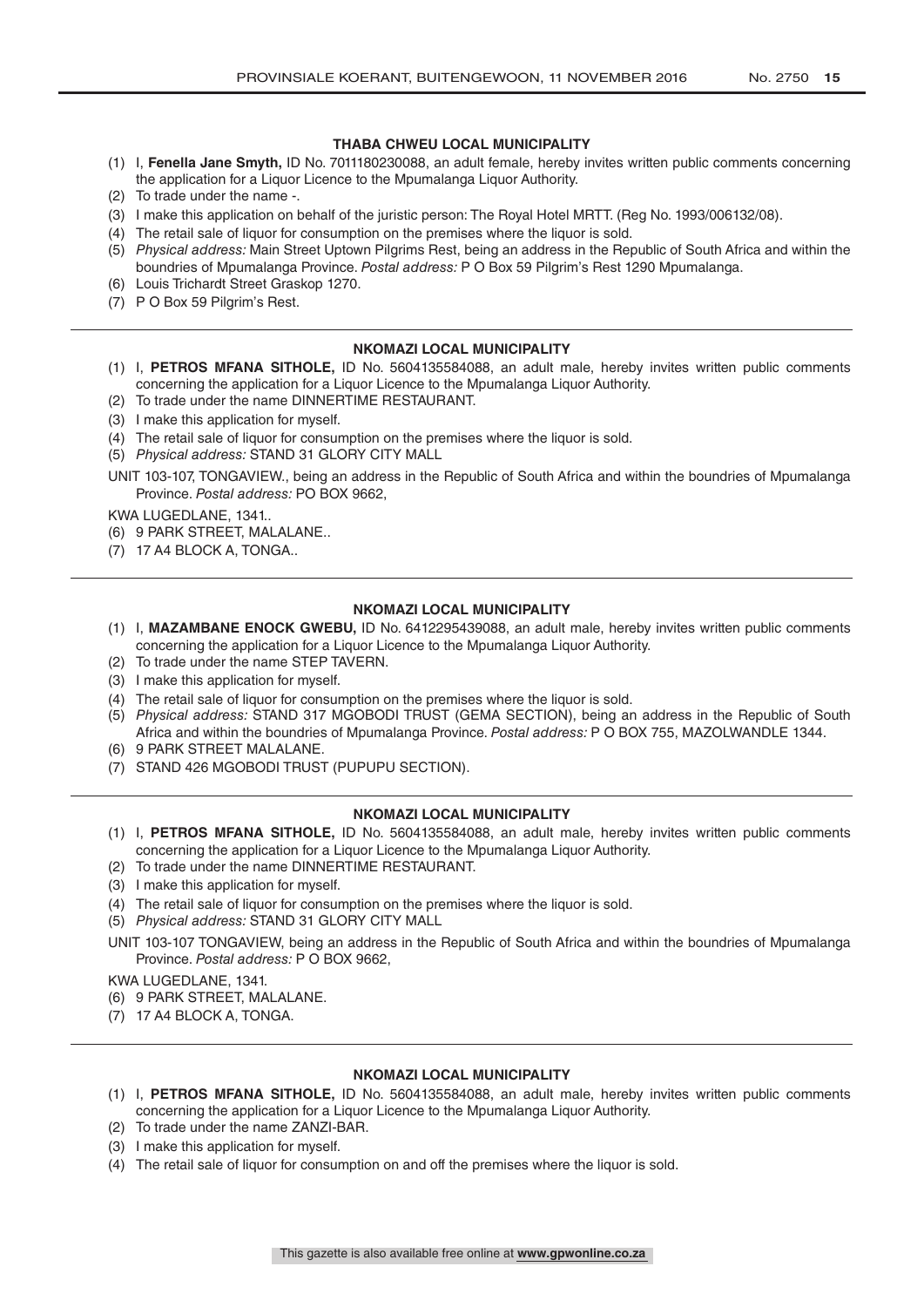#### (5) *Physical address:* STAND 31 GLORY CITY MALL

UNIT 124 TONGAVIEW, being an address in the Republic of South Africa and within the boundries of Mpumalanga Province. *Postal address:* P O BOX 9662,

#### KWA LUGEDLANE, 1341.

(6) 9 PARK STREET, MALALANE.

(7) 17 A4 BLOCK A, TONGA.

#### **THABA CHWEU LOCAL MUNICIPALITY**

- (1) I, **Brian James Kirkwood,** ID No. 5704305047088, an adult male, hereby invites written public comments concerning the application for a Liquor Licence to the Mpumalanga Liquor Authority.
- (2) To trade under the name The Finches.
- (3) I make this application for myself.
- (4) The retail sale of liquor for consumption on the premises where the liquor is sold.
- (5) *Physical address:* The Finches, Erf No: 586, 59 President Street, Graskop, 1270, being an address in the Republic of South Africa and within the boundries of Mpumalanga Province. *Postal address:* P.O. Box 197, Graskop, 1270.
- (6) Cnr Sentraal and Viljoen Street, Lydenburg, 1120.
- (7) The Finches, Erf No: 586, 59 President Street, Graskop, 1270.

# GERT SIBANDE

#### **ALBERT LUTHULI LOCAL MUNICIPALITY**

- (1) I, **NOTHANDO EUNICE NKOSI,** ID No. 9601300543085, an adult female, hereby invites written public comments concerning the application for a Liquor Licence to the Mpumalanga Liquor Authority.
- (2) To trade under the name SONDELA TAVERN.
- (3) I make this application for myself.
- (4) The retail sale of liquor for consumption on the premises where the liquor is sold.
- (5) *Physical address:* STAND NO 4, ARAMBURG, ELUKWATINI 1192, being an address in the Republic of South Africa and within the boundries of Mpumalanga Province. *Postal address:* P O BOX 766, ELUKWATINI 1192.
- (6) 28 KESRK STREET, CAROLINA 1185

P O BOX 24, CAROLINA 1185.

(7) P O BOX 766, ELUKWATINI 1192.

#### **GOVAN MBEKI LOCAL MUNICIPALITY**

- (1) I, **JOHANNA ELIZABETH TRICHARD VIVIERS,** ID No. 6401170011088, an adult female, hereby invites written public comments concerning the application for a Liquor Licence to the Mpumalanga Liquor Authority.
- (2) To trade under the name BUDDYS SPORT PUB AND GRILL.
- (3) I make this application for myself.
- (4) The retail sale of liquor in terms of a special liquor license in respect of a specified event.
- (5) *Physical address:* ERF 247 SHOP 2,9 SCHEEPERS STREET BETHAL. MOSES KOTANE STR 9A. BETHAL, being an address in the Republic of South Africa and within the boundries of Mpumalanga Province. *Postal address:*  BETHAL 2310.
- (6) CENTRAL BUSSINES DISTRICT, HORWOOD STR. SECUNDA 2302.
- (7) MOSES KOTANE STR. 9A BETHAL 2310.

#### **PIXLEY KA SEME LOCAL MUNICIPALITY**

- (1) I, **Sifiso Hendry Dlamini,** ID No. 850118 6064 084, an adult male, hereby invites written public comments concerning the application for a Liquor Licence to the Mpumalanga Liquor Authority.
- (2) To trade under the name Amersfoort Club.
- (3) I make this application for myself.

.

- (4) The retail sale of liquor in terms of a special liquor license in respect of a specified event.
- (5) *Physical address:* 23 Bree Street, Amersfoort, Mpumalanga, 2490, being an address in the Republic of South Africa and within the boundries of Mpumalanga Province. *Postal address:* Suite MW 465, Private X1838, Middelburg, 1050. (6) CNR Adelaide Tambo Street & Dr Nelson Mandela Drive, Volksrust, Mpumalanga, 2470
- 
- Private Bag X9011, Volksrust, Mpumalanga, 2470. (7) 23 Bree Street, Amersfoort , Mpumalanga, 2490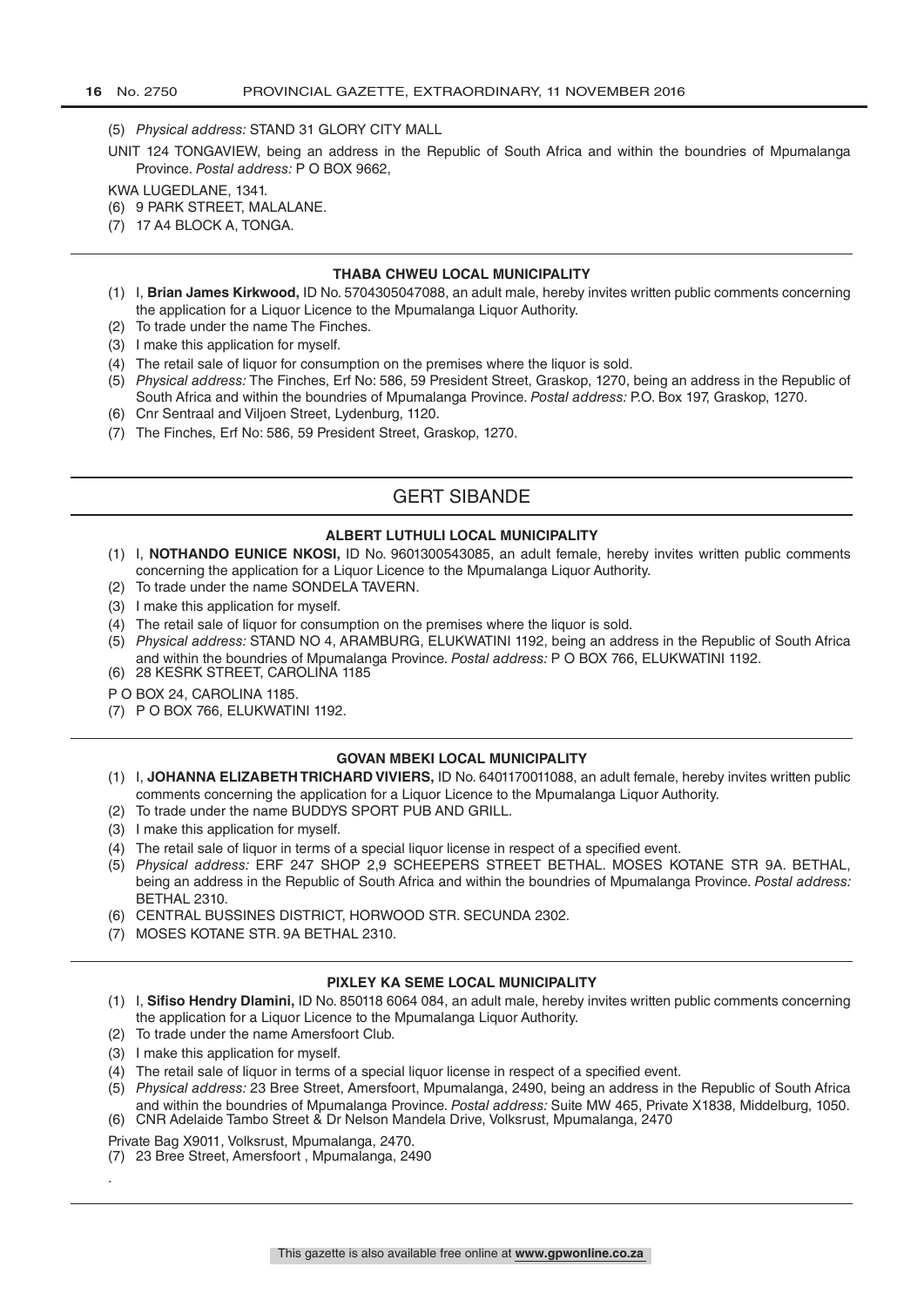#### **MSUKALIGWA LOCAL MUNICIPALITY**

- (1) I, **Dumako Entertainment,** ID No. 8604045274082, an adult male, hereby invites written public comments concerning the application for a Liquor Licence to the Mpumalanga Liquor Authority.
- (2) To trade under the name Dumakos Shiza Nyama Restaurant.
- (3) I make this application on behalf of the juristic person: Masango Mthokozisi Summit Given. (Reg No. 8604045274082).
- (4) The retail sale of liquor for consumption on the premises where the liquor is sold.
- (5) *Physical address:* 119 Mabilisa Street, Wesselton
- , Ermelo, 2350, being an address in the Republic of South Africa and within the boundries of Mpumalanga Province. *Postal address:* P. O. Box 2009, Ermelo, 2350.
- (6) P. O. Box 48,
- Ermelo, 2350.

(7) P. O. Box 2009,

Ermelo, 2350.

#### **MSUKALIGWA LOCAL MUNICIPALITY**

- (1) I, **NKOSINGIPHILE ADELAIDE NKOSI,** ID No. 9106130280080, an adult female, hereby invites written public comments concerning the application for a Liquor Licence to the Mpumalanga Liquor Authority.
- (2) To trade under the name GALLOS LIQUOR STORE.
- (3) I make this application for myself.
- (4) The retail sale of liquor for consumption off the premises where the liquor is sold.
- (5) *Physical address:* ERF No. 2868, EXTENSION 4, KWA-ZANELE
- BREYTEN, 2330, being an address in the Republic of South Africa and within the boundries of Mpumalanga Province. *Postal address:* P.O. BOX 2009, ERMELO, 2350.
- (6) P.O. BOX 48
- , ERMELO, 2350.
- (7) P.O. BOX 2009, ERMELO, 2350.

#### **GOVAN MBEKI LOCAL MUNICIPALITY**

- (1) I, **Juanita Vermeulen,** ID No. 740812 0126 089, an adult female, hereby invites written public comments concerning the application for a Liquor Licence to the Mpumalanga Liquor Authority.
- (2) To trade under the name Our Place Sports Bar & Pub.
- (3) I make this application on behalf of the juristic person: Papegaai Liquor Investments (Pty) Ltd. (Reg No. 2016/477634/07).
- (4) The retail sale of liquor in terms of a special liquor license for consumption on and off the premises where the liquor is sold.
- (5) *Physical address:* 18 Richter Street,ERF Number 232, Trichardt, Mpumalanga, 2300, being an address in the Republic of South Africa and within the boundries of Mpumalanga Province. *Postal address:* Suite MW 465, Private X1838, Middelburg, 1050.
- (6) Horwood Street, CBD, Secunda, Mpumalanga, 2302; Private Bag X1017, Secunda, Mpumalanga, 2302.
- (7) 18 Richter Street, Trichardt, Mpumalanga, 2300.

#### **GOVAN MBEKI LOCAL MUNICIPALITY**

- (1) I, **HUMAN Hugo,** ID No. 5808085156082, an adult male, hereby invites written public comments concerning the application for a Liquor Licence to the Mpumalanga Liquor Authority.
- (2) To trade under the name Delinques Restaurant and Sportsbar.
- (3) I make this application on behalf of the juristic person: Delinques (PTY) LTD. (Reg No. 2016/310210/07).
- (4) The retail sale of liquor for consumption on the premises where the liquor is sold.
- (5) *Physical address:* 70 Chris Hani Street, Bethal, 2310, being an address in the Republic of South Africa and within the boundries of Mpumalanga Province. *Postal address:* C/O PO Box 1618, Groblersdal 0470.
- (6) Central Business District, Horwood Street, Secunda, Att Ms. Noluthandu Mthembu, Office 217.
- (7) C/O Loskop Liquor License Consultants, 5 Kruger street Groblersdal, Po Box 1618 Groblersdal 0470.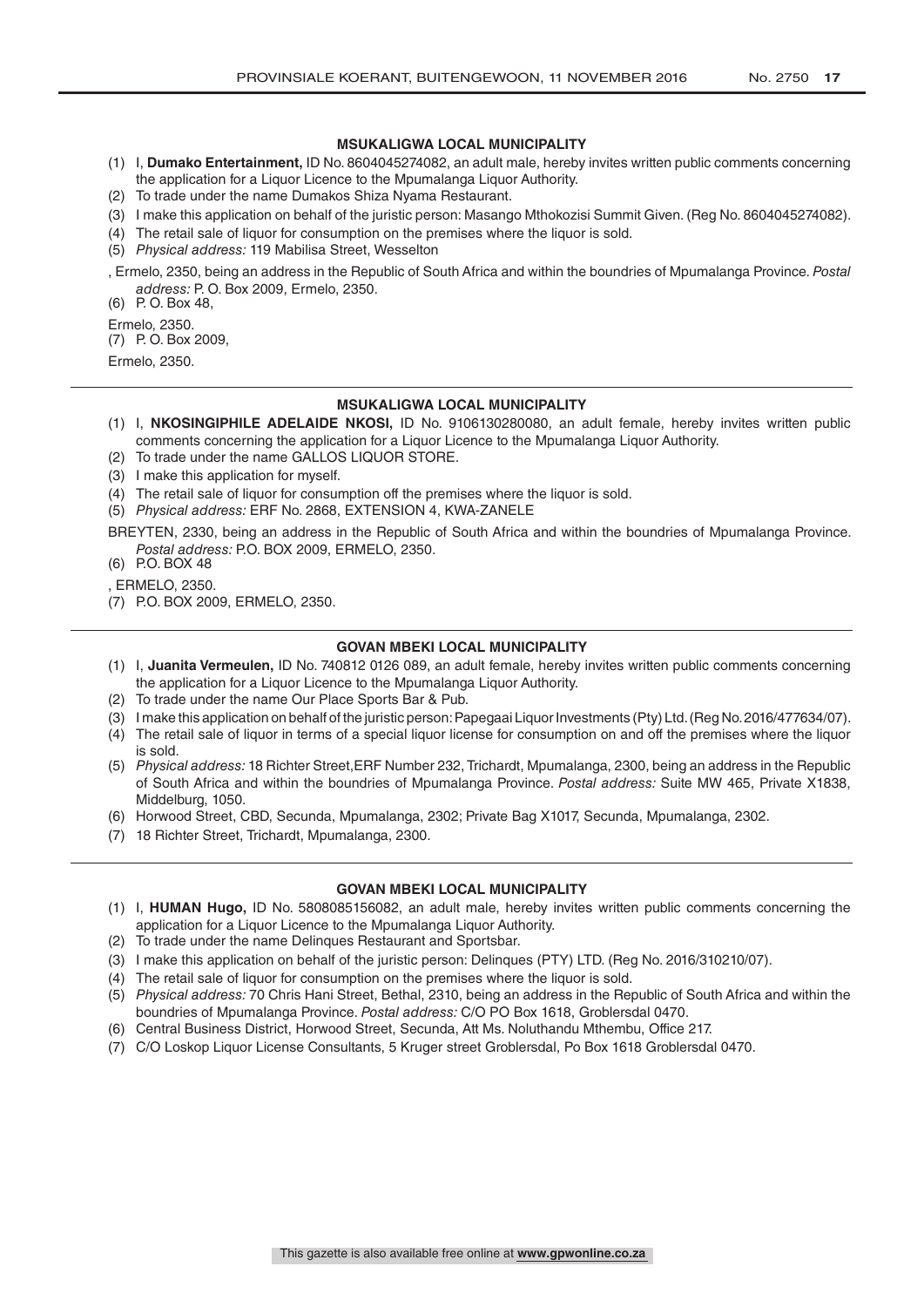#### **Form 10**

# General Notice

### **NOTICE 164 OF 2016**

#### **MPUMALANGA LIQUOR LICENSING ACT, 2006 (Act No. 5 of 2006)**

#### **Notice of applications for transfer of liquor licences in terms of section 43**

Notice is hereby given that the applicants specified in the Schedule hereto have given notice of their intention to lodge applications for the transfer of existing liquor licences to the Secretary, Regional Liquor Licensing Offices in respect of premises situated in the local committee area indicated in the Schedule.

Comments should be made in writing and be addressed to the municipality concerned and a copy to the applicant, to reach the said addresses within thirty (30) days of this publication.

Invitation for public comments in respect of a Liquor Licence in terms of section 43 of the Mpumalanga Liquor Licensing Act, 2006.

#### **SCHEDULE**

The undermentioned figures used in brackets in the Schedule, have the following meanings:

- (1) = Full name of applicant, ID Number of Applicant.
- (2) = Existing liquor licence number to be transfered.
- $(3)$  = Intended trading name.
- (4) = Notice given on behalf of: self *or* other juristic person/s.
- $(5)$  = Type of licence applied for.
- $(6)$  = Full address and location of the premises
- $(7)$  = Municipality address where comments must be submitted
- $(8)$  = Applicant address where comments must be submitted

### EHLANZENI

#### **MBOMBELA LOCAL MUNICIPALITY**

- (1) I, **WILLEM FICK,** ID No. 5205195132089, an adult male, hereby invites written public comments concerning the application for transfer of an existing Liquor Licence to the Mpumalanga Liquor Authority.
- (2) Liquor Licence Number MPU/029695.
- (3) Trading under the name PIONEERS RESTAURANT.
- (4) I make this application on behalf of the juristic person: PIONEERS RESTAURANT. (Reg No. 2008/019079/23).
- (5) The retail sale of liquor for consumption on the premises where the liquor is sold.
- (6) *Physical address:* REM OF PTN 12 OF PERRY'S FARM NO 9 R40 JUNCTION OF R536 OF MAIN AND SABIE, being an address in the Republic of South Africa and within the boundries of Mpumalanga Province. *Postal address:*  PO BOX 6 HAZYVIEW 1242.
- (7) PO BOX 45 NELSPRUIT 1200.
- (8) PO BOX 6 HAZYVIEW 1242.

# GERT SIBANDE

#### **MSUKALIGWA LOCAL MUNICIPALITY**

- (1) I, **GIFT BONGANI PHAKATHI,** ID No. 7711105538081, an adult male, hereby invites written public comments concerning the application for transfer of an existing Liquor Licence to the Mpumalanga Liquor Authority.
- (2) Liquor Licence Number MLA0149/15.
- (3) Trading under the name FATHERS MOUSTACHE PUB & GRILL.
- (4) I make this application for myself.
- (5) The retail sale of liquor for consumption on the premises where the liquor is sold.
- (6) *Physical address:* ERF No.13 TAUTE STREET HIGHVELD VISITORS CENTRE, ERMELO 2350, being an address in the Republic of South Africa and within the boundries of Mpumalanga Province. *Postal address:* P.O. BOX 2009, ERMELO 2350.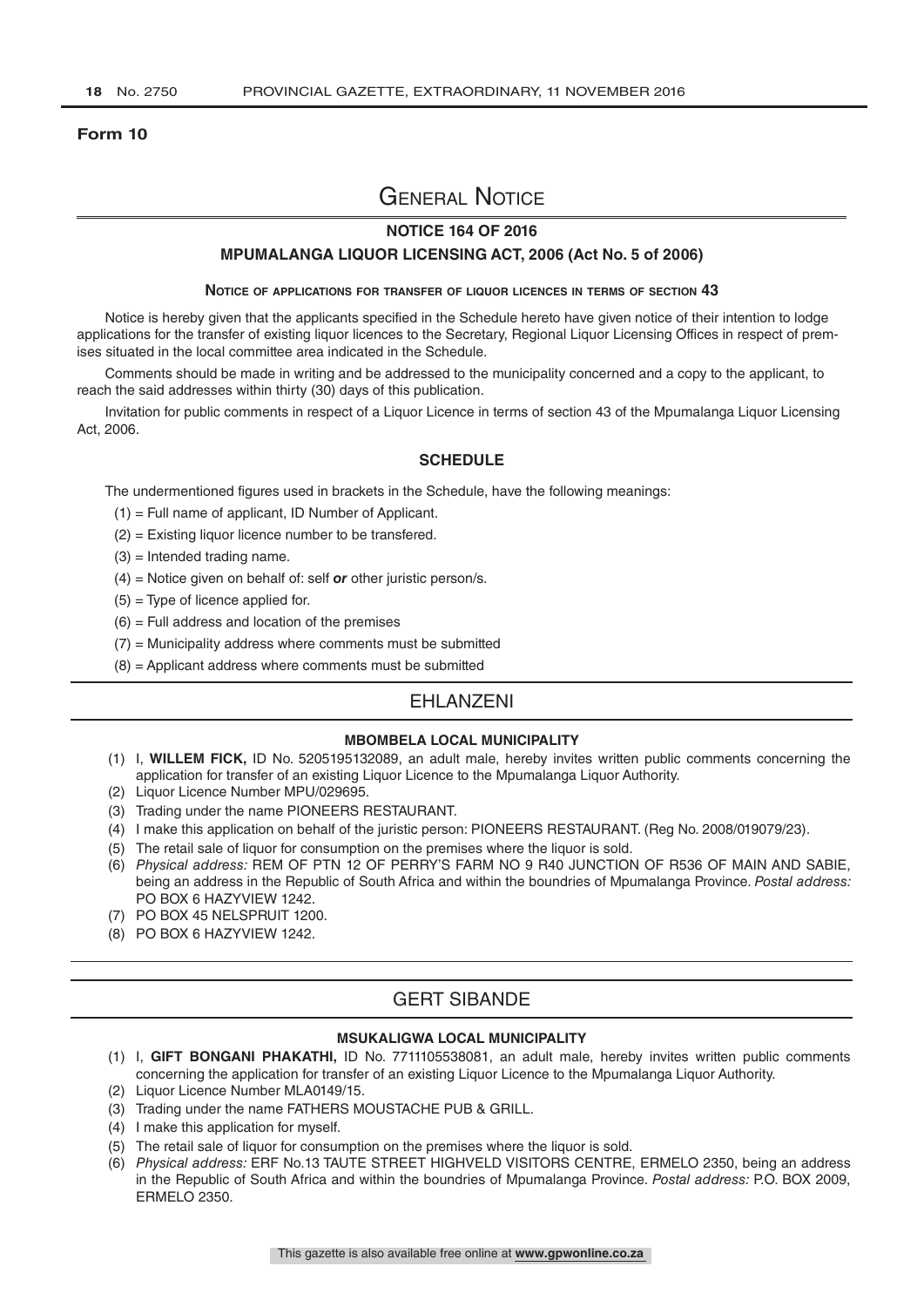(7) P.O. BOX 48 ERMELO 2350. (8) P.O. BOX 48, ERMELO 2350.